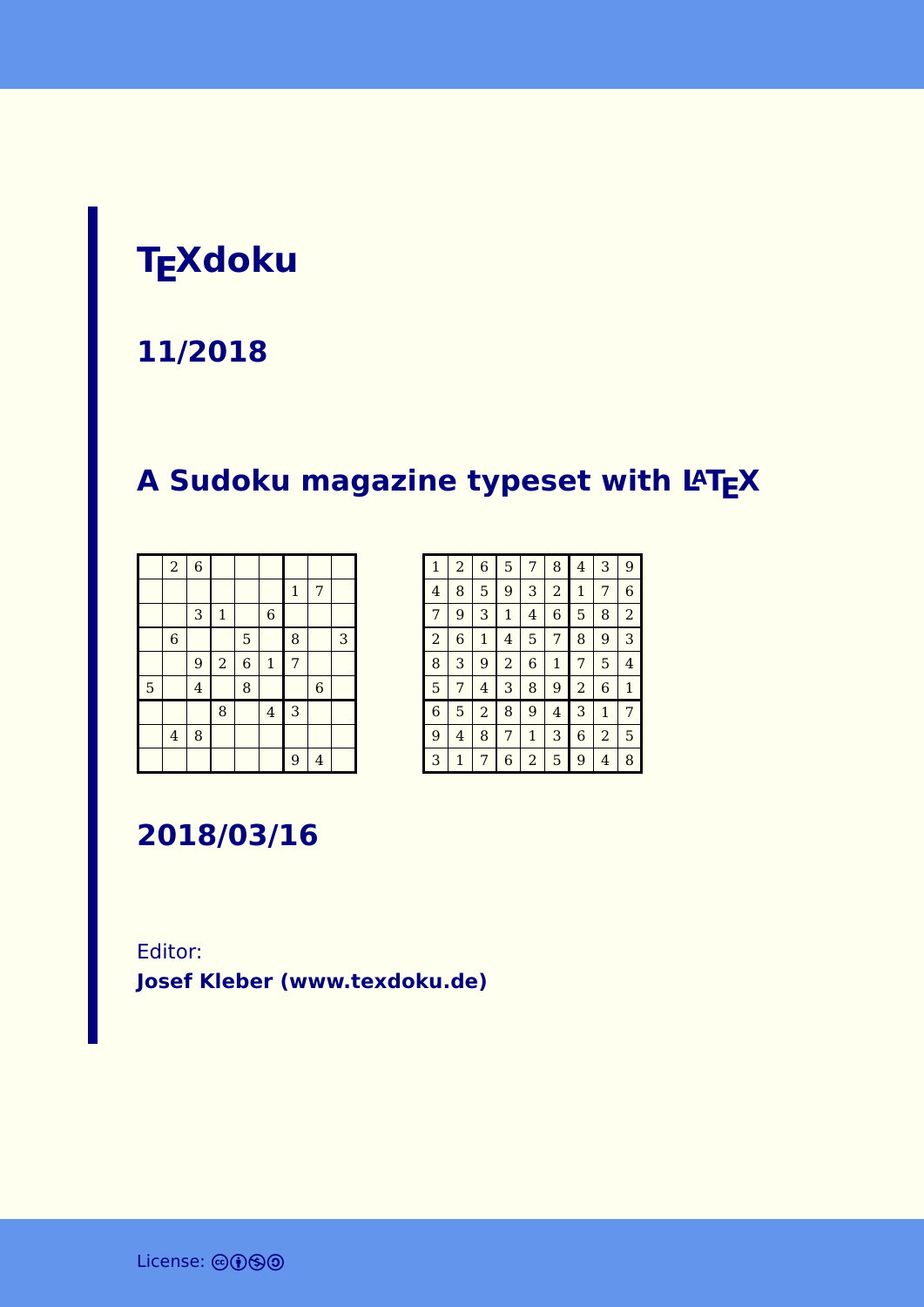$\boxed{1}$ 

|         | 5              |             | $\mathbf{1}$ | 7              |                |       |   |                |
|---------|----------------|-------------|--------------|----------------|----------------|-------|---|----------------|
| $\bf 4$ | $\overline{7}$ |             |              | 3              | $\, 8$         |       |   |                |
| 8       |                | $\mathbf 1$ | 5            |                |                |       |   |                |
|         | 3              | 9           |              |                | 7              |       |   |                |
|         |                |             | 9            | $\mathbf{2}$   | $\overline{4}$ |       |   |                |
|         | $\mathbf 1$    |             |              |                |                |       |   | $\overline{2}$ |
|         | $\overline{2}$ |             |              | $\overline{5}$ |                | $1\,$ | 7 |                |
|         | 8              |             |              |                |                |       |   |                |
| 3       |                |             |              |                |                | 5     |   |                |

|       | 3 | 7              |   | $\boldsymbol{2}$ | $\overline{6}$ |             |   | $\mathbf{1}$     |
|-------|---|----------------|---|------------------|----------------|-------------|---|------------------|
| $1\,$ |   | 5              | 8 | 9                |                |             |   |                  |
| 9     |   |                |   |                  |                | 7           |   |                  |
|       |   |                |   |                  | $\sqrt{2}$     | $\mathbf 1$ | 7 |                  |
|       |   | $\mathbf 1$    |   |                  | 9              |             |   |                  |
|       |   | $\overline{2}$ |   | 3                |                |             |   |                  |
|       |   |                |   | 8                |                |             |   |                  |
|       |   |                | 5 |                  | $\mathbf{3}$   | 9           |   | $\boldsymbol{2}$ |
|       |   |                |   |                  |                | 3           | 6 |                  |

| 5          | $\sqrt{2}$     |   | $\overline{4}$ | 9 |                |              |                | $\overline{6}$ |
|------------|----------------|---|----------------|---|----------------|--------------|----------------|----------------|
| 9          | 3              |   |                |   | $\mathbf{1}$   | 5            |                |                |
| 8          |                |   |                | 3 |                |              | $\overline{4}$ |                |
|            |                |   | 6              |   | $\overline{4}$ |              |                |                |
|            |                |   |                |   |                | $\mathbf{1}$ |                | 5              |
|            |                |   |                |   | $\overline{2}$ |              |                | 3              |
| $\sqrt{2}$ |                |   | 9              |   |                |              |                |                |
|            | $\,$ 6 $\,$    |   |                |   | 8              |              |                |                |
|            | $\overline{4}$ | 5 |                |   | 3              |              |                |                |

| $\mathbf{1}$   |             |                |              |             |                |            |                |
|----------------|-------------|----------------|--------------|-------------|----------------|------------|----------------|
|                |             |                |              |             | 5              |            |                |
|                |             |                |              | 3           |                | 7          |                |
|                | $\,$ 6 $\,$ | 5              | $\mathbf{1}$ | $\sqrt{2}$  |                | 3          |                |
| 9              |             | $\overline{4}$ | 5            |             |                |            |                |
|                |             |                |              | 7           | $\overline{4}$ |            |                |
| $\overline{c}$ |             | 9              |              |             |                |            |                |
| $\overline{4}$ |             |                | $\,$ 6 $\,$  | $\mathbf 1$ | 7              | $\sqrt{2}$ |                |
|                | 7           | $\mathbf{1}$   | 3            |             |                |            | $\overline{4}$ |

|                  | 7                       |                |             | $\bf 4$          | $\overline{6}$   |   |                |
|------------------|-------------------------|----------------|-------------|------------------|------------------|---|----------------|
|                  | $1\,$                   |                |             | $\boldsymbol{2}$ |                  |   |                |
| 6                |                         | $\overline{2}$ | 9           | 8                |                  |   |                |
| $\overline{4}$   |                         |                | 8           | 5                | $\mathbf{1}$     |   | $\overline{6}$ |
|                  | 8                       |                |             |                  |                  |   |                |
|                  |                         |                |             | 7                | $\boldsymbol{2}$ |   |                |
| $\boldsymbol{2}$ | $\overline{\mathbf{4}}$ | 7              | $\,$ 6 $\,$ | $\overline{9}$   |                  | 8 |                |
| 8                | 9                       |                |             |                  |                  |   |                |
|                  |                         | $\mathbf{1}$   |             |                  |                  |   |                |

| $\overline{4}$ | $\overline{2}$ | 8              |                | 3              |                | $\overline{6}$ | 5 |  |
|----------------|----------------|----------------|----------------|----------------|----------------|----------------|---|--|
| $\overline{6}$ |                |                |                | $\mathbf 1$    | $\overline{4}$ |                |   |  |
|                |                | 3              |                | 5              |                |                |   |  |
| 8              |                | $\overline{6}$ |                |                |                | 9              |   |  |
|                |                |                | 9              |                |                |                |   |  |
|                |                | $\overline{5}$ |                | $\overline{4}$ |                | 8              | 3 |  |
|                | $\,$ 6 $\,$    |                | $\overline{2}$ |                | $\sqrt{3}$     |                |   |  |
|                |                |                |                |                |                |                |   |  |
| 3              | 9              | $\overline{2}$ | $\overline{4}$ | 8              |                |                |   |  |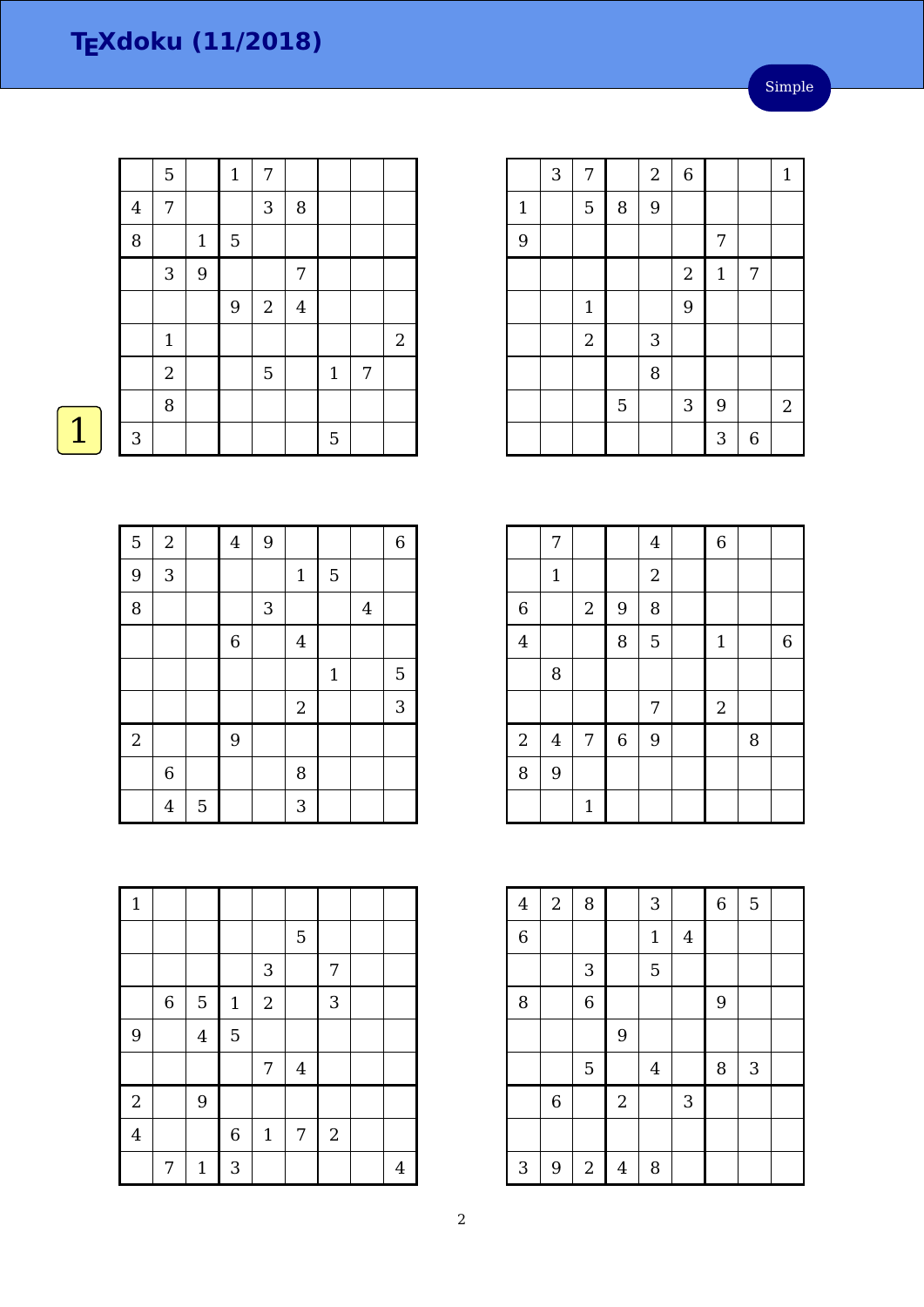|  |                  |   |                | 5 | 7       |                |   | $\, 8$         |
|--|------------------|---|----------------|---|---------|----------------|---|----------------|
|  | $\overline{5}$   |   | $\overline{4}$ | 9 |         |                |   |                |
|  | $\,$ 6 $\,$      |   | 3              |   |         | $\overline{5}$ |   |                |
|  |                  |   |                | 7 | $\bf 4$ |                |   | 9              |
|  | $\boldsymbol{2}$ |   |                |   |         |                | 3 |                |
|  |                  |   | $\,$ 6 $\,$    |   |         | $\overline{7}$ |   |                |
|  | $\bf 4$          | 5 | 7              |   | 8       | $\sqrt{2}$     |   | $\,6\,$        |
|  |                  |   |                |   |         |                |   |                |
|  |                  |   | $\overline{c}$ |   | 5       |                |   | $\overline{4}$ |
|  |                  |   |                |   |         |                |   |                |

|              |                  |              |            |   |   |                |   | 9            |
|--------------|------------------|--------------|------------|---|---|----------------|---|--------------|
|              |                  |              |            |   | 8 | 5              |   |              |
|              |                  |              |            |   |   | $\overline{6}$ | 8 | $\mathbf{1}$ |
|              |                  | $\,$ 6 $\,$  |            |   |   | $\mathbf{1}$   |   | 3            |
|              |                  | 9            |            |   |   |                | 7 |              |
| 5            | $\boldsymbol{2}$ | $\mathbf{1}$ |            |   |   |                |   | $\,$ 6 $\,$  |
| $\mathbf{1}$ | 7                | $\sqrt{2}$   |            | 5 |   |                |   |              |
| 9            |                  |              |            |   | 3 | 7              |   | 8            |
|              | $\boldsymbol{6}$ | $\sqrt{3}$   | $\sqrt{2}$ |   |   |                |   |              |

| 8              | 5              | 9 | $\overline{6}$ | $\mathbf{1}$ |              |         |                |
|----------------|----------------|---|----------------|--------------|--------------|---------|----------------|
| $\overline{6}$ |                |   | 7              |              |              |         |                |
|                | 7              | 8 | 3              |              |              | $\bf 4$ |                |
| 9              | $\overline{6}$ |   |                |              |              | 5       |                |
| $\mathbf{1}$   |                |   | 5              |              | $\,$ 6 $\,$  | 3       | $\overline{4}$ |
|                | $\sqrt{3}$     |   |                |              | 8            | 9       |                |
|                |                |   | 8              | 3            | $\mathbf{1}$ |         |                |
|                |                |   |                |              |              |         |                |
|                |                | 7 |                |              |              |         |                |

|                | $\overline{2}$ |                  | $\overline{6}$ |              |                  | 8           |                |  |
|----------------|----------------|------------------|----------------|--------------|------------------|-------------|----------------|--|
|                | 8              |                  | $\mathbf{1}$   | $\mathbf{3}$ | $\boldsymbol{2}$ | 7           |                |  |
|                | $\overline{9}$ |                  |                | 7            |                  |             | 5              |  |
| 3              |                |                  |                | 8            | 7                |             | $\overline{6}$ |  |
| $\overline{7}$ | $\overline{5}$ |                  | $\sqrt{2}$     |              |                  |             | 8              |  |
|                |                |                  | 9              | 5            |                  | $\mathbf 1$ | 7              |  |
|                |                |                  |                |              |                  | 9           |                |  |
|                | 7              | $\boldsymbol{2}$ |                | $\mathbf 1$  |                  |             |                |  |
|                |                |                  |                |              |                  |             |                |  |

|--|--|

| 9              | $\overline{\mathbf{4}}$ |                |                  |             |                | 3              | $\mathbf 1$      |             |
|----------------|-------------------------|----------------|------------------|-------------|----------------|----------------|------------------|-------------|
| $\mathbf{1}$   |                         |                |                  |             |                | $\overline{6}$ |                  | $9\,$       |
|                | 7                       |                | 3                |             |                |                |                  |             |
|                | 3                       |                | 9                | $\,$ 6 $\,$ | $\overline{4}$ |                |                  |             |
|                |                         | $\overline{6}$ | 5                |             |                |                |                  |             |
| $\overline{4}$ |                         |                |                  |             | 3              |                |                  |             |
|                |                         | 9              |                  |             | $\overline{5}$ |                |                  |             |
| $\sqrt{2}$     |                         | $\mathbf{1}$   | $\boldsymbol{6}$ |             |                |                |                  |             |
|                |                         |                |                  | 7           | 9              |                | $\boldsymbol{6}$ | $\mathbf 1$ |

|                | 7                |            |                  | $\overline{4}$ |                |   | 3              |
|----------------|------------------|------------|------------------|----------------|----------------|---|----------------|
| $\mathbf 1$    |                  |            |                  | 7              | 9              | 8 |                |
|                | $9$              | $\sqrt{3}$ |                  |                | $\overline{6}$ |   |                |
| $\overline{6}$ |                  |            |                  |                | 3              |   |                |
|                | $\mathbf 1$      |            |                  |                |                |   | $\overline{6}$ |
| $\sqrt{2}$     | 8                |            | 7                |                |                | 9 |                |
|                |                  |            |                  |                |                |   |                |
| 7              |                  |            | 3                |                |                |   | $\overline{4}$ |
|                | $\boldsymbol{6}$ | 8          | $\boldsymbol{2}$ |                |                |   | $\mathbf{1}$   |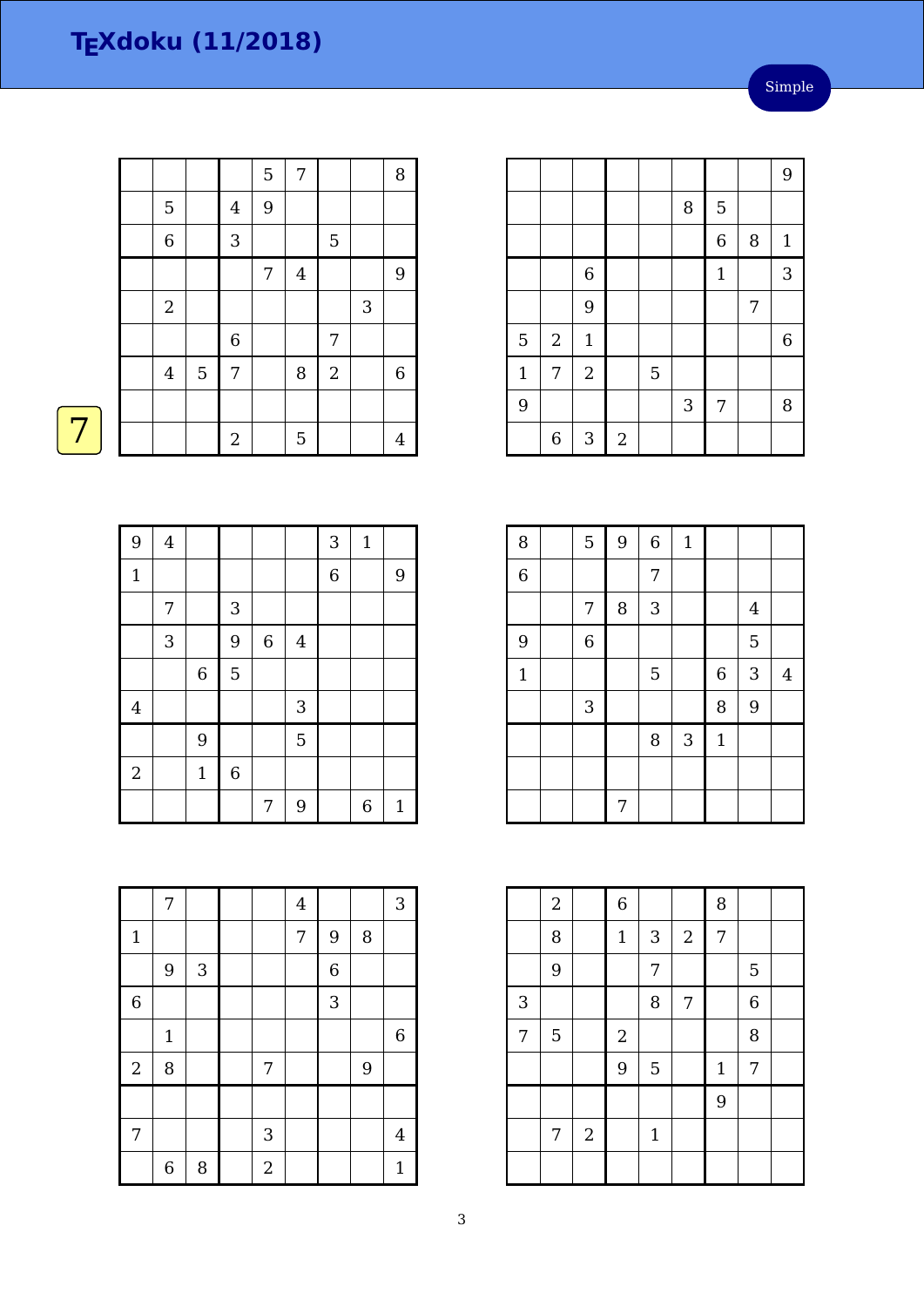Easy

|              | $\sqrt{2}$     |                |            | $\mathbf{1}$   |                |             |                |
|--------------|----------------|----------------|------------|----------------|----------------|-------------|----------------|
|              |                |                |            | $\overline{6}$ |                |             |                |
|              | $\mathbf{1}$   | $\overline{4}$ |            |                | $\sqrt{2}$     |             |                |
| 5            |                | $\overline{6}$ | $\sqrt{3}$ |                |                |             |                |
|              | 3              |                | 9          | 5              |                | $\,$ 6 $\,$ |                |
|              |                |                |            |                | $\overline{4}$ |             |                |
|              | $\overline{6}$ |                |            |                | 3              |             | $\overline{c}$ |
| $\mathbf{1}$ | $\overline{4}$ |                |            |                |                |             | 6              |
|              |                | 7              |            |                |                |             | 9              |
| 9<br>3       |                |                |            |                |                |             |                |

# 

|                |             |   | $\mathbf 1$    |             |            |                |                |   |
|----------------|-------------|---|----------------|-------------|------------|----------------|----------------|---|
|                |             |   | 3              |             | 8          |                |                |   |
|                |             |   |                | $\,$ 6 $\,$ |            |                | $\, 8$         |   |
|                | $\,6$       |   | $\overline{4}$ |             |            | $\overline{7}$ |                |   |
|                | $\mathbf 1$ | 9 | $\overline{7}$ |             |            | 8              |                |   |
| 3              |             |   |                |             |            | 9              |                |   |
|                | 8           |   |                | 9           | $\sqrt{2}$ |                | $\overline{4}$ |   |
| $\overline{c}$ |             |   |                | 3           |            |                | $\,$ 6 $\,$    |   |
| $\frac{1}{6}$  | 7           |   |                |             |            |                |                | 3 |

| $\overline{6}$ |             | $\overline{2}$ |                |       |   |                |                |
|----------------|-------------|----------------|----------------|-------|---|----------------|----------------|
|                |             |                |                | $1\,$ | 8 |                |                |
|                | 8           |                |                |       | 9 | $\overline{4}$ |                |
|                |             |                | $\sqrt{2}$     | 7     | 3 | $\,$ 6 $\,$    | $\overline{9}$ |
|                |             |                |                |       |   |                |                |
| 8              |             | $\,$ 6 $\,$    |                |       | 7 | $\sqrt{2}$     |                |
|                | $\mathbf 1$ |                |                | 8     |   |                |                |
|                | 7           |                |                | 9     |   |                |                |
|                |             | 3              | $\overline{4}$ |       |   | 9              |                |

|                |                |                | 3                | $\overline{2}$ |         |              | $\overline{6}$ |                |
|----------------|----------------|----------------|------------------|----------------|---------|--------------|----------------|----------------|
|                | 9              |                |                  |                | $\,6\,$ | $\bf 4$      |                | 5              |
|                |                | 7              | $\boldsymbol{4}$ |                |         | $\mathbf{1}$ |                | $\overline{a}$ |
| 9              |                | $\overline{6}$ | $\mathbf{1}$     |                |         |              |                |                |
|                | 7              | $\overline{5}$ |                  |                |         |              |                | $\overline{6}$ |
|                | $\sqrt{2}$     |                |                  |                |         |              |                |                |
|                |                |                |                  | 3              |         |              |                |                |
| 3              | 5              |                |                  | $\bf 4$        |         |              |                |                |
| $\overline{4}$ | $\overline{6}$ | $\mathbf{1}$   | $\mathbf 5$      |                | 9       |              |                |                |

|   | 7                | $\bf 4$     | 9           |             |            |         |              | $\boldsymbol{6}$ |
|---|------------------|-------------|-------------|-------------|------------|---------|--------------|------------------|
|   | $\boldsymbol{2}$ |             |             | 6           |            | 8       | 5            |                  |
|   | 5                |             | $\bf 4$     |             | $\sqrt{2}$ |         |              |                  |
|   | $\overline{4}$   |             |             |             | 8          |         |              | $\mathbf{1}$     |
| 9 |                  | $\,$ 6 $\,$ |             | $\mathbf 1$ |            |         |              | $\boldsymbol{2}$ |
|   |                  | 5           | $\,$ 6 $\,$ |             |            |         |              |                  |
|   |                  | $\sqrt{2}$  |             |             |            |         | $\mathbf{1}$ |                  |
|   |                  |             |             |             |            | $\bf 4$ | 7            |                  |
|   |                  |             |             |             | 7          |         |              | 9                |

| 8              | $\bf 4$ |             |   |                |              | $\mathbf 1$             |            | 7 |
|----------------|---------|-------------|---|----------------|--------------|-------------------------|------------|---|
|                |         | $\sqrt{2}$  |   |                | 7            |                         |            |   |
|                | 9       |             |   |                |              | $\overline{\mathbf{4}}$ |            |   |
|                |         |             | 3 |                | $\mathbf{1}$ |                         |            |   |
|                |         |             |   |                |              |                         | $\sqrt{2}$ |   |
| $\mathbf 1$    |         | 8           |   | 7              |              | 3                       |            |   |
|                |         |             |   | $\overline{4}$ |              |                         | 3          |   |
| 3              |         | $\mathbf 1$ |   |                |              | 8                       | 9          |   |
| $\overline{6}$ | 7       |             |   |                |              |                         |            |   |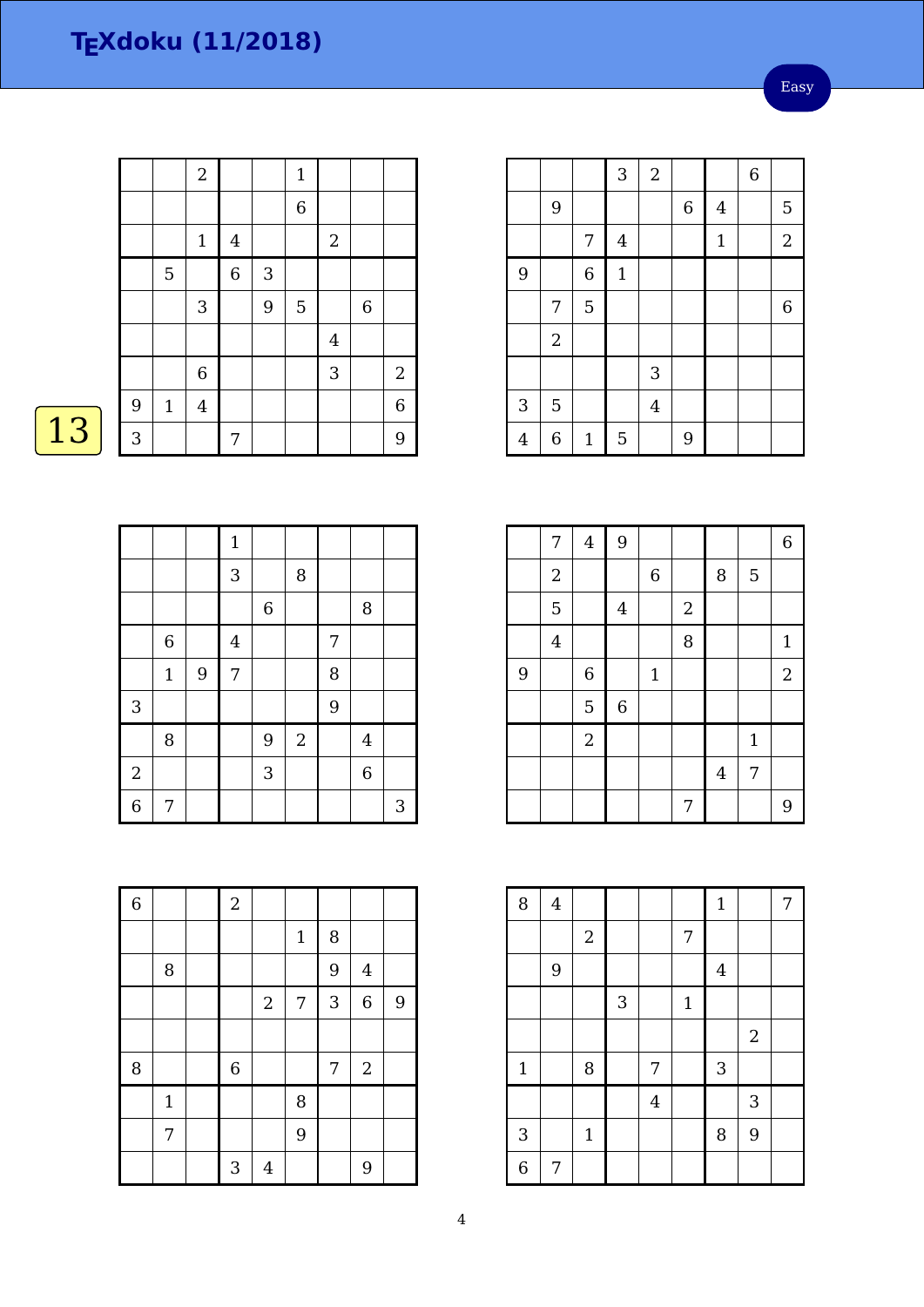Easy

|                |                  | $\mathbf{1}$ | $\overline{5}$ |                |       | $\overline{6}$ |              |   |
|----------------|------------------|--------------|----------------|----------------|-------|----------------|--------------|---|
|                |                  |              | $\overline{6}$ | $\overline{4}$ |       |                | 7            | 3 |
|                |                  |              |                | 3              | 7     | 9              | 8            |   |
| $\bf 4$        | $\boldsymbol{6}$ | 7            |                |                |       |                |              |   |
|                |                  |              |                |                |       |                | $\mathbf{3}$ |   |
|                |                  | 5            | $\overline{4}$ | 9              | $1\,$ |                |              |   |
|                |                  |              |                |                |       |                |              |   |
| $\overline{5}$ |                  | 9            | 7              |                |       |                |              |   |
| 7              | $\overline{4}$   |              | 9              |                |       |                |              |   |

|   | 9              | $\, 8$         |   |                  | $\mathbf{1}$   |                |             |   |
|---|----------------|----------------|---|------------------|----------------|----------------|-------------|---|
|   |                |                |   | $\boldsymbol{7}$ | 8              | $\overline{2}$ | 5           |   |
| 5 |                |                |   | 6                |                |                |             |   |
|   | $\overline{2}$ | 7              |   |                  |                | 8              |             |   |
| 8 |                | $\mathbf{1}$   |   |                  |                |                | $\,$ 6 $\,$ |   |
|   | 5              |                |   |                  | $\,$ 6 $\,$    |                |             |   |
| 7 | 6              | $\overline{2}$ | 8 | 9                |                |                |             |   |
| 9 |                |                |   | 5                |                |                |             |   |
|   |                |                |   | $\mathbf 1$      | $\overline{2}$ |                |             | 3 |

|                |                |                |                | $\mathbf 1$ |              | 7 |   |              |
|----------------|----------------|----------------|----------------|-------------|--------------|---|---|--------------|
| $\overline{6}$ |                | 9              | $\mathbf 5$    | 8           |              |   |   | $\mathbf{1}$ |
|                | 5              |                |                |             |              |   |   |              |
| $\mathbf{1}$   |                |                | 9              |             |              |   |   |              |
|                | $\overline{4}$ |                |                | $\,$ 6 $\,$ |              | 3 | 8 |              |
|                | 3              | 5              | $\overline{4}$ |             |              |   |   |              |
|                |                |                |                | 7           |              |   |   |              |
|                |                |                | $\overline{6}$ |             |              |   |   |              |
|                | 6              | $\overline{4}$ |                | 5           | $\mathbf{1}$ |   | 3 |              |

|   |                         |                  |                | 8          | $\mathbf{1}$   |              |   |
|---|-------------------------|------------------|----------------|------------|----------------|--------------|---|
|   | $\overline{\mathbf{4}}$ | $\boldsymbol{2}$ | $\sqrt{3}$     |            |                | 8            |   |
|   |                         | 3                |                |            |                |              |   |
| 9 | $\overline{6}$          |                  |                |            |                |              |   |
|   | $\sqrt{2}$              |                  | $\bf 4$        |            |                | $\mathbf{1}$ | 5 |
|   |                         | $\overline{4}$   | $\overline{5}$ |            | 3              | 9            |   |
| 8 |                         | $\mathbf{1}$     |                | $\sqrt{3}$ | $\overline{6}$ | 5            |   |
|   |                         | 6                |                |            | $\overline{4}$ |              |   |
|   |                         |                  | 9              |            | 5              |              |   |

| $\overline{6}$ |   |                | $\overline{a}$ | 5 |                |         |                |                |
|----------------|---|----------------|----------------|---|----------------|---------|----------------|----------------|
|                |   | 7              |                | 8 |                | $\bf 4$ |                |                |
|                |   |                |                |   |                |         | $\overline{9}$ |                |
|                |   |                |                |   | $\sqrt{2}$     |         |                | $\mathbf{3}$   |
|                |   |                |                | 3 | $\overline{7}$ |         | $\overline{2}$ | 9              |
| 8              |   |                | $\overline{4}$ |   |                |         |                | $\overline{6}$ |
|                | 9 |                |                |   |                |         | 8              | 7              |
|                |   |                | $\overline{6}$ |   |                |         |                |                |
|                |   | $\overline{4}$ |                |   | 3              | 5       |                |                |

| $\mathbf{1}$ |                         |             |             | 8 |                |   |   | 9              |
|--------------|-------------------------|-------------|-------------|---|----------------|---|---|----------------|
| 3            | $\overline{\mathbf{4}}$ | 8           |             |   |                |   |   |                |
|              |                         | 5           | 6           |   |                |   |   |                |
|              |                         | 7           |             |   |                |   |   |                |
|              | $\,$ 6 $\,$             |             |             |   |                |   | 7 | $\overline{4}$ |
| 9            | 3                       |             |             |   |                | 8 |   |                |
|              | 8                       |             | $\mathbf 1$ | 3 |                | 7 | 6 |                |
|              |                         |             |             | 7 | $\overline{5}$ |   | 8 |                |
|              |                         | $\mathbf 1$ |             | 9 |                |   |   |                |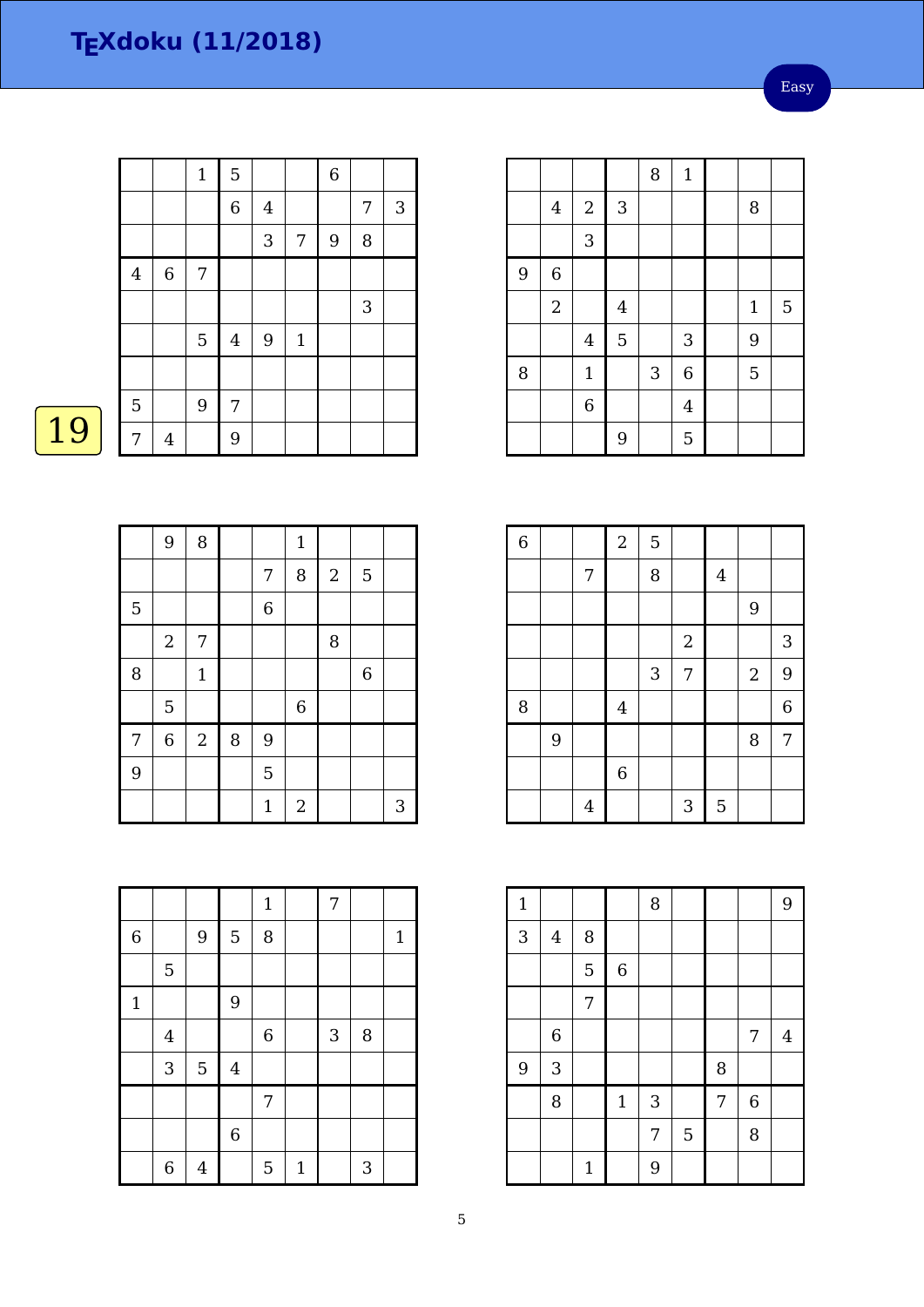|    |             | 3              |                |   | $\mathbf{1}$ |              |                |                  |                |
|----|-------------|----------------|----------------|---|--------------|--------------|----------------|------------------|----------------|
|    | $\,$ 6 $\,$ |                |                |   |              |              |                |                  | $\overline{5}$ |
|    |             |                |                | 3 |              |              |                | $\overline{2}$   |                |
|    |             |                | $\mathbf{1}$   |   |              | $\,$ 6 $\,$  |                |                  | $\, 8$         |
|    |             |                | $\overline{2}$ |   | 3            |              | $\overline{4}$ | 5                |                |
|    | 8           |                |                |   |              | $\mathbf{1}$ |                |                  |                |
|    |             |                |                | 8 | $\bf 4$      |              |                | $\boldsymbol{6}$ |                |
|    | $\sqrt{2}$  | 8              |                |   |              |              |                |                  | $\bf 4$        |
| 25 |             | $\overline{4}$ |                |   | 7            |              | $\overline{2}$ |                  |                |

| $\overline{2}$ |   |             |                |   | $\overline{4}$ |                | 9              | 6           |
|----------------|---|-------------|----------------|---|----------------|----------------|----------------|-------------|
|                | 5 |             |                |   |                | $\sqrt{2}$     | $\overline{4}$ | $\mathbf 1$ |
| 9              |   | $\,$ 6 $\,$ |                |   |                |                |                | 5           |
|                |   | 9           | 7              |   | 8              |                |                |             |
|                |   |             |                |   |                |                |                | 9           |
|                |   |             | $\overline{5}$ |   | $\mathbf{1}$   | $\overline{4}$ | 8              |             |
|                |   | $\mathbf 1$ |                |   |                |                |                |             |
|                |   | 7           | $\mathbf 1$    | 6 |                |                |                |             |
|                |   |             |                | 7 | 5              |                |                |             |

|                |   |   |                | 9                       |                  | $\overline{6}$ | $\mathbf{3}$     |                  |
|----------------|---|---|----------------|-------------------------|------------------|----------------|------------------|------------------|
|                |   |   | 5              |                         | $1\,$            |                |                  | $\boldsymbol{2}$ |
|                |   | 5 | $\overline{4}$ |                         |                  |                |                  |                  |
|                |   | 3 |                | 8                       |                  |                | $\boldsymbol{6}$ |                  |
| $\sqrt{2}$     | 8 |   |                | $\mathbf{1}$            |                  |                |                  |                  |
|                |   |   |                | $\mathbf{3}$            | $\boldsymbol{4}$ | 5              |                  |                  |
| $\mathbf{1}$   |   |   |                | $\overline{\mathbf{4}}$ | 9                | 3              |                  |                  |
|                |   | 8 |                |                         |                  |                |                  |                  |
| $\overline{4}$ |   |   |                |                         | 6                | $\mathbf{1}$   |                  |                  |

|                |                |                | $\overline{a}$ |             | 9              |                |   |                |
|----------------|----------------|----------------|----------------|-------------|----------------|----------------|---|----------------|
|                | 8              |                |                | $1\,$       |                |                |   |                |
| $\bf 4$        |                |                |                |             |                |                |   | $\sqrt{3}$     |
|                | $\sqrt{2}$     |                |                |             | $\overline{7}$ | 3              |   | $\overline{6}$ |
|                |                | 7              | $\mathbf{1}$   | $\,$ 6 $\,$ |                |                | 8 |                |
| $\, 8$         |                |                |                | $\bf 4$     | $\sqrt{2}$     | $\overline{9}$ |   |                |
| $\overline{7}$ |                | $\overline{6}$ | 9              |             | 3              |                |   |                |
| 9              |                |                |                |             |                |                |   | 7              |
|                | $\overline{4}$ |                |                |             |                |                |   |                |

|   | 7              |   | $\,$ 6 $\,$ | 3            | $\mathbf{1}$ |   |                |              |
|---|----------------|---|-------------|--------------|--------------|---|----------------|--------------|
|   |                |   |             | 8            | 7            |   |                | 9            |
|   | $\overline{5}$ |   |             |              |              |   |                |              |
| 8 | $1\,$          |   |             |              |              |   |                | 3            |
|   |                | 6 |             |              |              |   | 5              |              |
|   |                | 5 |             |              | $\sqrt{2}$   |   | 9              |              |
| 7 |                |   |             |              | 9            |   | $\overline{c}$ | $\mathbf{1}$ |
|   |                |   |             | $\mathbf{1}$ |              |   | 3              | 7            |
|   |                |   |             |              | 8            | 9 |                |              |

| $\overline{a}$ | 9          |                  |                |            | $\overline{7}$ | 5            |   | $\,$ 6 $\,$ |
|----------------|------------|------------------|----------------|------------|----------------|--------------|---|-------------|
|                |            |                  |                | 5          |                |              |   |             |
|                |            | $\boldsymbol{7}$ | $\overline{4}$ |            |                | $\mathbf{3}$ |   |             |
|                |            |                  | 3              |            | $\overline{6}$ |              |   |             |
|                |            | 5                |                | $\sqrt{2}$ |                |              |   | 7           |
|                |            |                  |                |            |                | $\,$ 6 $\,$  | 3 | 9           |
|                |            |                  |                |            | 5              |              | 8 |             |
|                | $\sqrt{2}$ |                  | 9              |            | 3              |              |   | 4           |
| $\overline{4}$ |            |                  |                |            |                |              |   |             |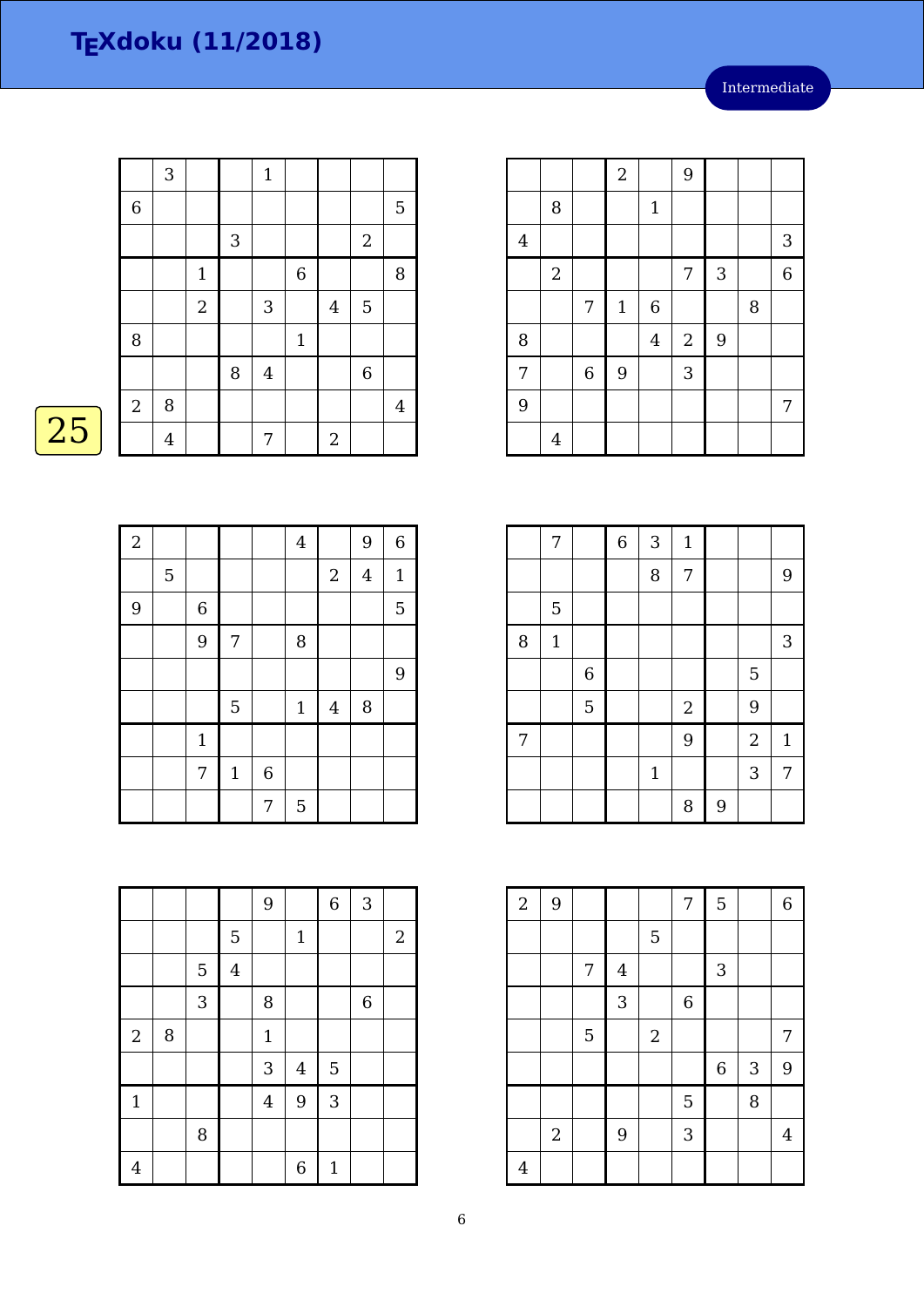|              | $\,$ 6 $\,$ | 3            | $\overline{7}$ |                | 5              |             |   |   |
|--------------|-------------|--------------|----------------|----------------|----------------|-------------|---|---|
|              |             | 9            |                |                |                | 5           |   |   |
| $\bf 4$      | $\mathbf 5$ |              |                |                | $\mathbf{1}$   | 7           |   |   |
|              |             |              |                |                |                |             |   |   |
| $\mathbf{1}$ |             |              |                | $\overline{4}$ |                | $\,$ 6 $\,$ | 8 |   |
|              | 7           | 8            |                | 9              |                |             |   |   |
|              | 3           |              | 8              |                |                | $1\,$       |   | 5 |
|              |             |              |                |                | $\overline{4}$ |             |   | 9 |
|              | 8           | $\mathbf{1}$ |                |                |                |             |   |   |

# $\overline{31}$

|                  | $\,$ 6 $\,$             | $\, 8$      |                | $\mathbf 1$      |                | 9              | $\overline{4}$ |   |
|------------------|-------------------------|-------------|----------------|------------------|----------------|----------------|----------------|---|
|                  |                         |             |                | $\sqrt{2}$       |                |                |                |   |
| $\mathbf 1$      | $\overline{\mathbf{4}}$ |             |                |                  |                |                |                |   |
|                  | 7                       |             | $\sqrt{2}$     |                  |                | $\overline{6}$ |                | 5 |
|                  | 5                       |             |                |                  | $\mathbf{1}$   |                | 7              | 9 |
|                  |                         |             |                |                  | $\overline{6}$ | $\mathbf{1}$   |                |   |
|                  | 9                       |             | $\overline{4}$ |                  |                |                |                |   |
| $\boldsymbol{2}$ |                         |             |                | $\boldsymbol{6}$ |                |                |                |   |
|                  | 8                       | $\,$ 6 $\,$ |                | 5                |                |                |                |   |

|                |   |                |                |   | 9 |              | $\overline{4}$ |                |
|----------------|---|----------------|----------------|---|---|--------------|----------------|----------------|
|                | 5 |                | 8              |   |   | $\mathbf{3}$ |                |                |
| 9              |   |                | $\overline{4}$ |   |   | 8            |                | $\overline{6}$ |
|                | 8 |                |                | 7 |   |              |                | 3              |
| $\overline{6}$ |   | $\overline{4}$ | $\sqrt{2}$     | 3 |   |              |                |                |
| $\overline{a}$ |   | 3              |                |   | 8 |              |                |                |
|                |   |                |                |   |   |              |                |                |
|                |   | 7              |                |   |   |              | 9              |                |
| 8              | 9 |                |                | 5 |   |              |                | $\overline{4}$ |

|                |             |         | 5           | $\bf 4$     |                  |              |                | 9 |
|----------------|-------------|---------|-------------|-------------|------------------|--------------|----------------|---|
|                | $\,$ 6 $\,$ | $\bf 4$ | 7           |             | $\mathbf 1$      |              |                |   |
|                |             |         | 8           |             |                  |              |                |   |
|                | $\mathbf 1$ |         |             |             | $\boldsymbol{6}$ |              |                |   |
| $\bf 4$        |             |         | 9           | 7           |                  |              |                |   |
| $\overline{6}$ |             |         |             |             |                  | 5            | $\overline{2}$ |   |
| 9              |             |         | $\,$ 6 $\,$ | $\mathbf 1$ |                  |              | 5              |   |
|                |             |         |             | $\sqrt{2}$  |                  | $\bf 4$      |                |   |
| $\overline{2}$ | 5           |         |             |             |                  | $\mathbf{1}$ |                | 6 |

|                         |                |                | $\overline{4}$ |   |             | $\overline{6}$ |                           |                |
|-------------------------|----------------|----------------|----------------|---|-------------|----------------|---------------------------|----------------|
|                         |                |                | $\mathbf 1$    |   |             | $\overline{7}$ |                           |                |
| $\overline{6}$          |                |                |                |   |             |                | $\ensuremath{\mathsf{3}}$ | $\overline{4}$ |
| $\overline{\mathbf{4}}$ | 8              |                |                |   |             |                |                           | 5              |
|                         | 3              | $\overline{5}$ |                |   | $\mathbf 1$ |                | $\overline{4}$            | 8              |
|                         |                |                |                |   |             |                |                           |                |
|                         | $\overline{5}$ |                |                |   |             |                |                           | 3              |
| 7                       |                | $\sqrt{3}$     | 5              |   |             |                | $\boldsymbol{6}$          |                |
|                         |                |                | $\overline{2}$ | 8 |             |                | $\mathbf{1}$              |                |

| 8 |             | 9              | $\sqrt{3}$     | $\overline{4}$ | $\mathbf{1}$ |                |                |
|---|-------------|----------------|----------------|----------------|--------------|----------------|----------------|
|   |             |                |                | 7              |              | 8              |                |
|   | $\mathbf 1$ |                | $\overline{9}$ |                |              |                | $\overline{4}$ |
|   |             | $\mathbf{1}$   |                |                | 8            | 3              |                |
| 7 | 3           |                |                |                |              |                | $\mathbf{1}$   |
|   |             | $\overline{4}$ |                |                | 5            | 7              |                |
|   |             |                |                | $\sqrt{3}$     |              |                | 9              |
|   | 5           |                |                |                | 3            | $\overline{4}$ |                |
|   | 8           | $\sqrt{2}$     |                |                |              |                |                |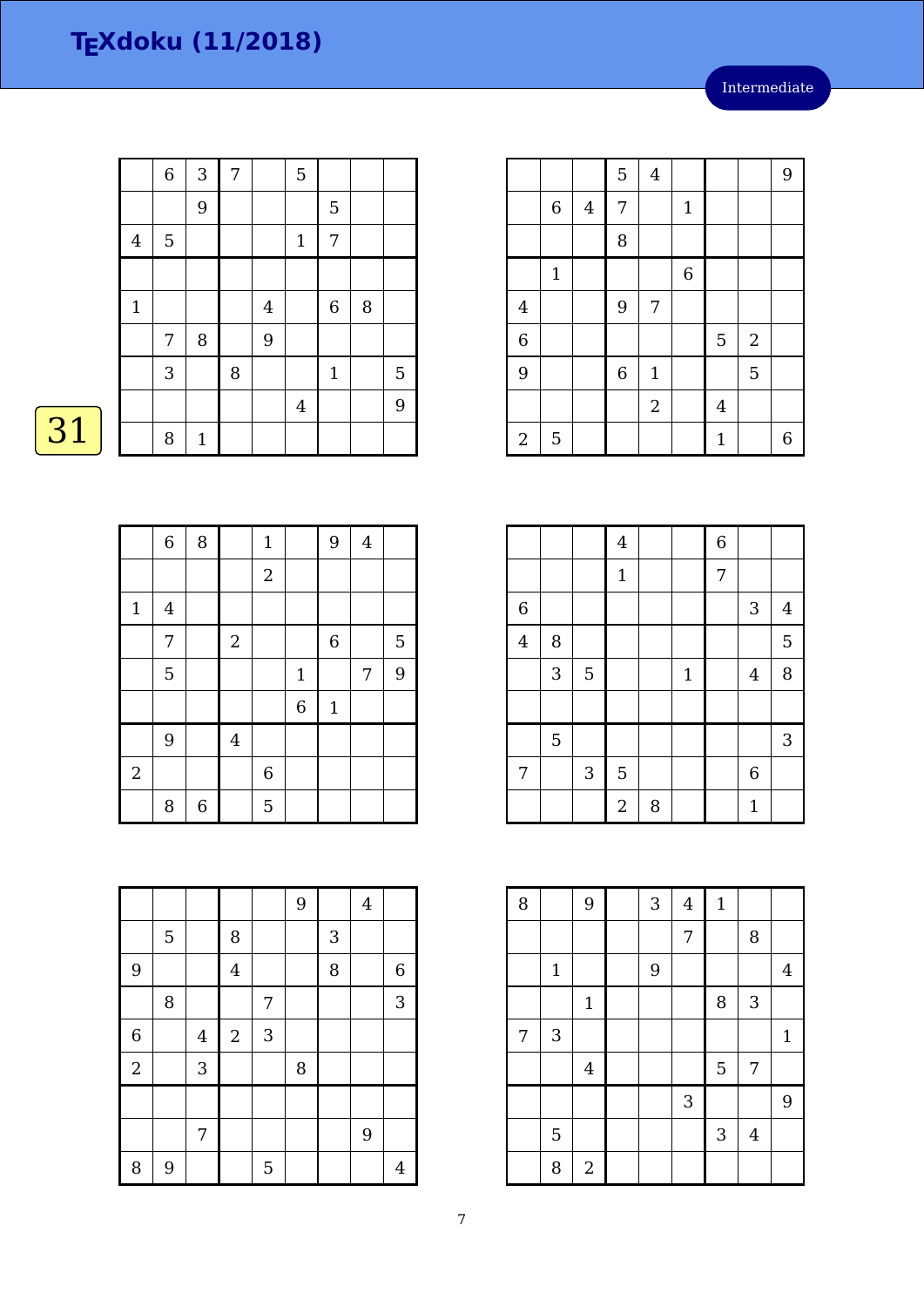|    |                |                | $\overline{4}$ |                | 7            |            | $\mathbf{1}$   |   |
|----|----------------|----------------|----------------|----------------|--------------|------------|----------------|---|
|    |                |                |                |                |              | 3          | $\, 8$         |   |
|    | 7              | $\overline{2}$ |                | $\sqrt{3}$     |              |            |                |   |
|    | 3              | $\mathbf{1}$   |                | $\overline{4}$ |              | $\sqrt{2}$ |                |   |
|    |                |                |                | 7              | 9            |            | 5              |   |
|    |                |                |                |                | $\mathbf{1}$ |            |                |   |
|    | 9              |                |                |                |              |            | $\overline{4}$ |   |
|    |                |                | 5              |                |              | 8          | $\sqrt{2}$     |   |
| 37 | $\overline{4}$ |                | 7              | 8              |              | 9          |                | 3 |

|                | $\bf 4$      |                | $\mathbf 1$    |         |            |                |              |                |
|----------------|--------------|----------------|----------------|---------|------------|----------------|--------------|----------------|
| $\overline{6}$ | 9            | $\mathbf{1}$   |                |         |            | $\sqrt{2}$     | $\mathbf{3}$ |                |
|                | $\mathbf{1}$ |                |                |         |            |                |              |                |
| 9              |              | $\overline{4}$ |                |         | 8          |                |              |                |
|                |              | 8              | $\overline{9}$ | $\bf 4$ | $\sqrt{2}$ | $\overline{6}$ |              |                |
|                | 5            |                |                |         |            | $\overline{4}$ | 8            | $\overline{2}$ |
|                |              |                | $\bf 4$        |         |            | 9              |              |                |
|                | $\sqrt{2}$   | 9              | 8              |         | 3          |                | 5            |                |

|   | 9              | $\overline{\mathbf{4}}$ | 3 |                  |                |            | $\mathbf{1}$ |                |
|---|----------------|-------------------------|---|------------------|----------------|------------|--------------|----------------|
|   | 5              |                         |   | $\boldsymbol{6}$ | $\sqrt{2}$     | 9          |              | $\overline{4}$ |
|   | $\overline{6}$ |                         |   |                  |                |            | 8            |                |
|   |                | 5                       |   | 9                |                |            |              |                |
|   |                |                         |   |                  |                | 3          |              | 6              |
|   | $\mathbf{1}$   |                         |   |                  | $\overline{6}$ | $\sqrt{2}$ | 9            | 5              |
| 9 | $\overline{4}$ | $\,$ 6 $\,$             |   |                  |                |            |              |                |
| 8 |                |                         |   | $1\,$            |                |            |              |                |
|   |                |                         |   |                  | 3              |            |              |                |

| $\overline{6}$   |             |         |       |                | 5              |                  |                |                |
|------------------|-------------|---------|-------|----------------|----------------|------------------|----------------|----------------|
|                  |             |         | $1\,$ |                |                | $\boldsymbol{2}$ |                |                |
|                  |             |         | 7     | 3              | $\overline{6}$ |                  | 8              |                |
| $\boldsymbol{2}$ | $\,$ 6 $\,$ |         |       | $\overline{4}$ |                |                  | 3              | $\mathbf{1}$   |
|                  |             | 8       |       |                |                |                  |                |                |
|                  | 5           | $\bf 4$ | 8     |                | $\mathbf{1}$   |                  | 6              |                |
| $\overline{5}$   |             |         |       |                |                |                  | $\overline{4}$ | $\overline{2}$ |
|                  |             |         |       |                |                |                  |                |                |
|                  |             |         |       |                | 7              |                  | 5              | 3              |

|                | $\boldsymbol{2}$        |                | $\bf 4$    |                | $\mathbf{1}$ |             | 8       |   |
|----------------|-------------------------|----------------|------------|----------------|--------------|-------------|---------|---|
|                |                         |                |            |                |              |             | 3       | 9 |
|                |                         |                |            | $\overline{7}$ | 5            | $\bf 4$     |         |   |
| $\mathbf{1}$   |                         | $\sqrt{2}$     |            |                |              |             | $\bf 4$ | 5 |
|                |                         |                |            |                |              |             |         |   |
| 8              | $\overline{\mathbf{4}}$ | $\overline{5}$ |            |                |              |             |         |   |
| $\overline{9}$ |                         | $\overline{4}$ | $\sqrt{2}$ |                |              | 3           |         |   |
|                | 7                       | 8              |            |                |              |             | 9       |   |
|                |                         |                | 5          |                |              | $\mathbf 1$ |         |   |

|            | 7           |             |       | $\overline{6}$ | $\mathbf{1}$ | $\sqrt{2}$     | $\overline{4}$ |
|------------|-------------|-------------|-------|----------------|--------------|----------------|----------------|
|            |             | 7           |       |                |              |                | 3              |
| $\sqrt{2}$ |             |             |       | $\mathbf 1$    |              | 5              | $\,$ 6 $\,$    |
| 3          |             |             | $1\,$ |                |              |                |                |
| 7          |             |             |       |                | 8            | $\overline{4}$ |                |
|            | $\sqrt{2}$  | $\,$ 6 $\,$ | 5     | 7              |              |                |                |
| $\bf 4$    |             |             | 8     |                |              |                |                |
|            | $\mathbf 1$ | $\sqrt{2}$  |       |                |              |                |                |
|            | 3           |             | 6     |                |              |                |                |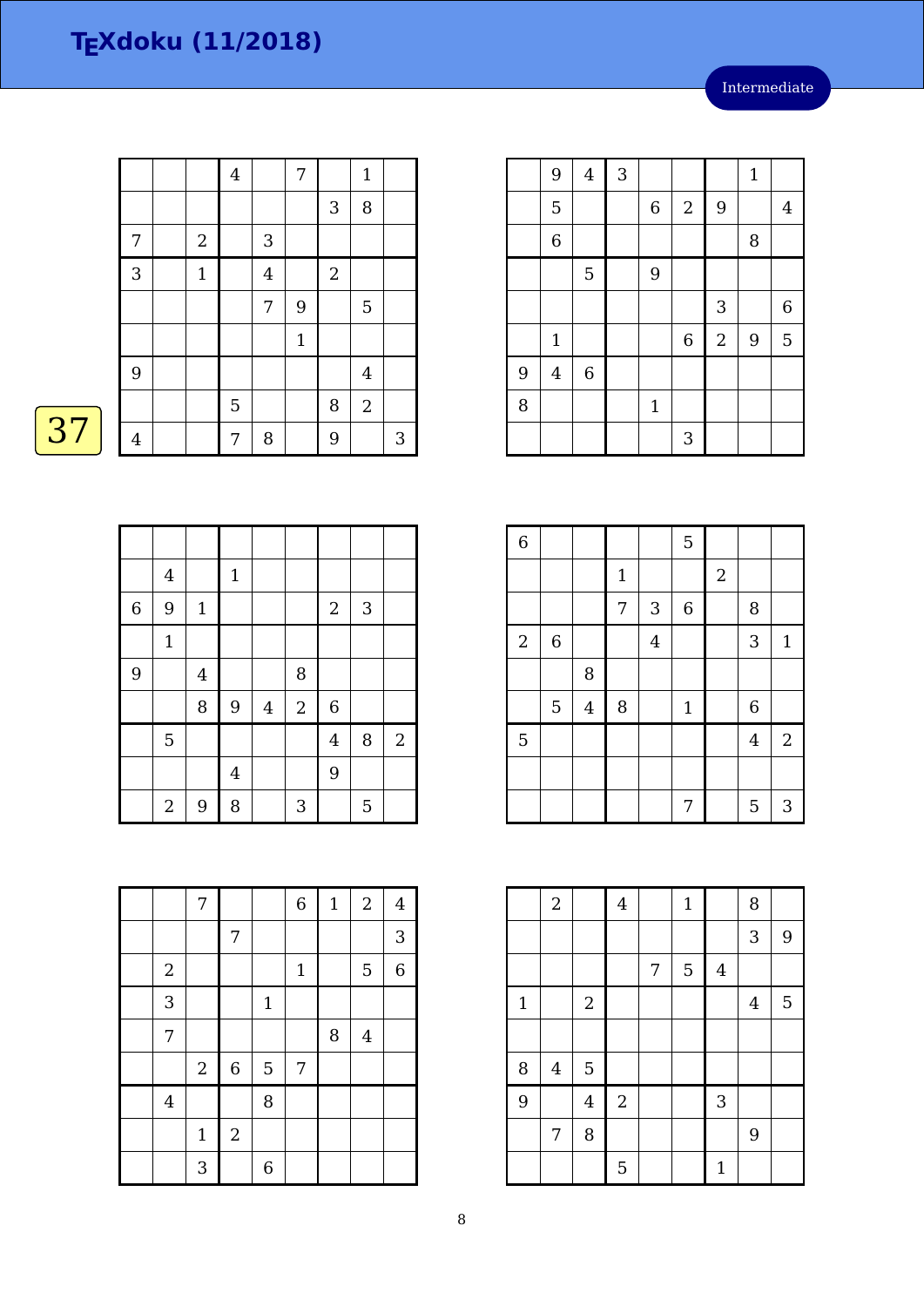|    |                  |   | $\,6\,$          | 9            | $\mathbf{1}$ | 7              |   | $\overline{4}$ |
|----|------------------|---|------------------|--------------|--------------|----------------|---|----------------|
|    | $\overline{4}$   | 8 |                  |              |              |                |   |                |
|    |                  |   | $\boldsymbol{9}$ |              |              | 3              |   |                |
|    |                  |   | $\sqrt{3}$       |              | $\, 8$       |                |   | $\overline{5}$ |
|    |                  | 9 |                  |              |              | $\overline{4}$ |   | $\overline{6}$ |
|    | $\boldsymbol{6}$ |   |                  |              |              |                | 7 | 3              |
|    | 8                |   | 5                |              | 9            | $\mathbf{1}$   |   |                |
|    |                  |   |                  | $\mathbf{1}$ | $\bf 4$      |                |   |                |
| 43 |                  |   |                  |              |              | 6              | 4 | 7              |

| Λ |  |
|---|--|
|   |  |

|                |                |                  |   |   |                | 8                | $\,6\,$        |
|----------------|----------------|------------------|---|---|----------------|------------------|----------------|
|                |                |                  |   | 5 | $\overline{4}$ |                  |                |
|                | $\bf 4$        | $\boldsymbol{6}$ |   |   | $\mathbf{1}$   |                  | 7              |
| 8              | $\overline{6}$ |                  |   |   |                |                  |                |
| $\overline{4}$ | $\overline{c}$ | $\overline{5}$   | 7 |   |                | $\boldsymbol{6}$ |                |
|                | 5              | $\overline{4}$   | 8 |   |                |                  | 9              |
|                |                | 7                |   |   |                |                  | $\overline{2}$ |
| $\overline{2}$ |                | $\mathbf{1}$     | 5 |   |                | 9                | 8              |
|                |                |                  |   | 9 | 7              |                  |                |

| $\overline{a}$ |                  |             | $\overline{4}$ |             |   | 3 | $\overline{6}$ |             |
|----------------|------------------|-------------|----------------|-------------|---|---|----------------|-------------|
|                |                  | $\mathbf 1$ |                |             |   |   |                | 9           |
|                |                  | 9           |                |             | 8 |   | $\overline{2}$ |             |
| 3              | $\boldsymbol{6}$ |             | 8              |             |   |   |                |             |
|                | $\mathbf 1$      |             | $\overline{c}$ | 3           |   | 8 |                |             |
|                |                  |             |                | $\mathbf 1$ | 9 |   |                | $\,$ 6 $\,$ |
|                |                  |             |                | 5           |   |   | $\mathbf{1}$   |             |
|                |                  | 5           |                |             |   |   | $\overline{4}$ | 3           |
|                |                  |             |                |             |   | 9 |                | 5           |

| $\overline{5}$ |            |            | 3              | $\mathbf{1}$ |   |              |            | 9 |
|----------------|------------|------------|----------------|--------------|---|--------------|------------|---|
|                |            | $\sqrt{2}$ |                | 8            |   |              |            |   |
|                |            |            | $\overline{4}$ | 9            | 5 |              |            |   |
| 8              |            |            | 9              | 3            |   |              | $\sqrt{2}$ |   |
|                |            |            |                |              |   | 5            |            | 7 |
| $\mathbf 1$    | $\sqrt{2}$ |            |                |              |   | 3            |            |   |
| $\overline{2}$ |            |            |                | 7            |   | 8            |            | 5 |
|                | 8          |            |                |              |   |              |            |   |
|                |            |            |                |              |   | $\mathbf{1}$ | 7          | 4 |

|            |                |                |              | 7           | $\mathbf{1}$   | 9            | $\overline{4}$   |
|------------|----------------|----------------|--------------|-------------|----------------|--------------|------------------|
|            | 9              |                | 8            | $\sqrt{2}$  | $\overline{5}$ |              | $\boldsymbol{6}$ |
|            | 5              |                |              |             |                | 7            |                  |
|            | $\overline{4}$ |                |              | $\mathbf 1$ | $\,$ 6 $\,$    |              | 8                |
|            |                | 5              |              |             |                |              |                  |
| $\sqrt{2}$ |                | 6              |              |             |                |              |                  |
|            |                | $\overline{4}$ | $\mathbf{1}$ |             |                |              |                  |
|            |                |                |              | $\,$ 6 $\,$ | $\overline{2}$ |              | 9                |
|            | 6              |                |              |             |                | $\mathbf{1}$ |                  |

|                  |                |              | $\boldsymbol{2}$ |                |              |         | 8            |
|------------------|----------------|--------------|------------------|----------------|--------------|---------|--------------|
| $\boldsymbol{6}$ |                | $\mathbf{3}$ |                  |                | 7            |         |              |
|                  | 7              |              | 8                |                | $\mathbf{1}$ | 5       |              |
|                  |                |              | 5                |                |              |         | 7            |
|                  | $\mathbf 5$    |              | 3                |                |              | 8       | $\mathbf{1}$ |
|                  |                | 8            |                  | $\overline{4}$ |              |         |              |
| $\overline{4}$   |                | 5            |                  | $\overline{2}$ |              |         |              |
|                  |                |              | 7                |                |              | $\bf 4$ |              |
|                  | $\overline{6}$ |              | $\mathbf 1$      |                | 8            |         | $\mathbf{2}$ |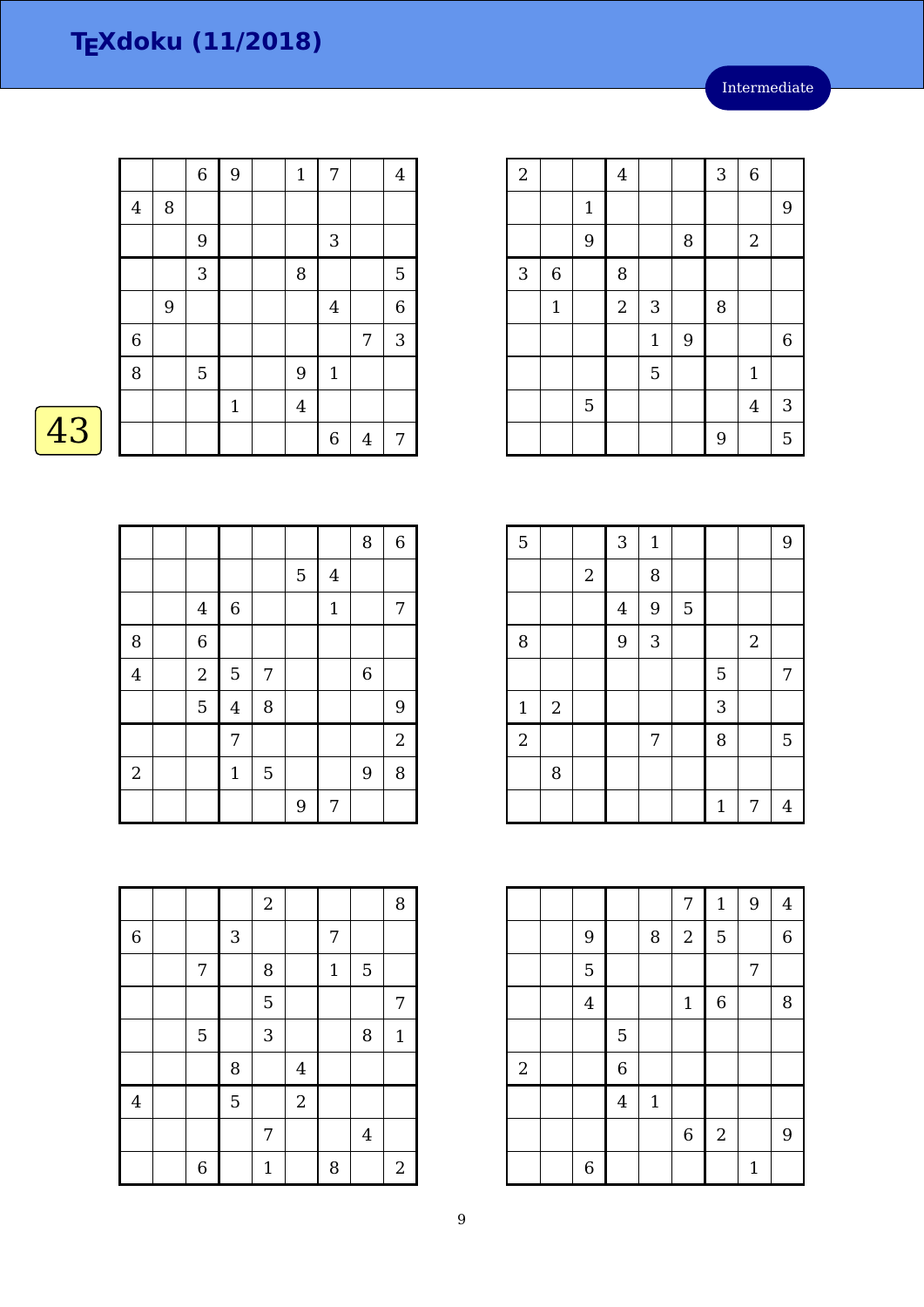Expert

|    |                |             | 8          | 3              | 9       |   |                  | $\boldsymbol{6}$ | $\overline{4}$ |
|----|----------------|-------------|------------|----------------|---------|---|------------------|------------------|----------------|
|    |                |             |            | $\,$ 6 $\,$    |         |   |                  |                  | 7              |
|    |                |             |            | 5              |         | 7 | 3                | 9                |                |
|    | $\sqrt{2}$     |             |            |                |         |   |                  |                  | 8              |
|    | 9              |             |            | $\overline{4}$ |         |   | $\boldsymbol{6}$ |                  |                |
|    |                |             |            |                |         |   | 9                |                  |                |
|    |                |             | $\sqrt{2}$ |                | 5       |   |                  |                  |                |
|    | 5              | $\,$ 6 $\,$ |            | 9              | $\bf 4$ |   |                  |                  |                |
| 49 | $\overline{4}$ |             |            |                |         | 8 |                  | 7                |                |
|    |                |             |            |                |         |   |                  |                  |                |

|                |                |            | $\sqrt{3}$  |                |                | $\mathbf{1}$   | $\boldsymbol{2}$ |
|----------------|----------------|------------|-------------|----------------|----------------|----------------|------------------|
|                | $\mathbf 1$    |            |             | $\overline{6}$ |                |                | 7                |
|                |                | $\sqrt{2}$ |             | 7              | 5              |                |                  |
| 3              | 7              |            |             | 8              | $\mathbf 1$    | $\sqrt{2}$     |                  |
| $\overline{a}$ |                |            |             |                | 7              | $\overline{6}$ |                  |
|                |                | 5          |             |                |                |                | 8                |
|                | $\overline{4}$ | 3          |             |                |                |                |                  |
|                | 6              |            |             |                |                |                |                  |
| 7              |                |            | $\,$ 6 $\,$ | 5              | $\overline{4}$ |                |                  |

|   | $\boldsymbol{4}$ | $\mathbf{3}$ |                         | 8                | $\sqrt{6}$ |                |              |              |
|---|------------------|--------------|-------------------------|------------------|------------|----------------|--------------|--------------|
| 8 |                  |              |                         |                  | 9          |                |              | $\mathbf{3}$ |
|   |                  | 5            | $\sqrt{2}$              | $\bf 4$          |            |                | $\,6\,$      |              |
| 5 |                  |              |                         |                  |            |                |              |              |
|   |                  | 9            |                         |                  |            | $\overline{7}$ |              |              |
| 7 |                  |              |                         | $\boldsymbol{2}$ | $\, 8$     | 9              | $\mathbf{3}$ |              |
|   | 9                | $\,$ 6 $\,$  | $\overline{\mathbf{4}}$ |                  |            | 8              |              |              |
|   |                  |              |                         |                  |            |                | $\bf 4$      |              |
|   |                  |              | 7                       |                  |            |                |              |              |

| $\overline{a}$ | 3 |                |              |                           | $\mathbf{1}$ | 9 |              |                |
|----------------|---|----------------|--------------|---------------------------|--------------|---|--------------|----------------|
|                |   | $\mathbf{1}$   |              | $\,$ 6 $\,$               |              |   | 8            |                |
| 9              |   |                |              |                           |              |   |              | $\mathbf{3}$   |
|                |   |                |              |                           | 7            |   |              | $\overline{6}$ |
|                |   |                |              | $\sqrt{2}$                |              |   |              |                |
|                |   |                |              |                           |              |   |              | $\overline{5}$ |
|                | 9 |                |              |                           |              |   | $\mathbf{1}$ |                |
| $\mathbf{1}$   |   | $\overline{6}$ | 8            | $\ensuremath{\mathsf{3}}$ |              |   | $\sqrt{2}$   |                |
|                | 7 |                | $\mathbf{1}$ |                           | 9            |   |              |                |

|                |                  | $\overline{6}$ |             |                | 5                | $1\,$ |   |
|----------------|------------------|----------------|-------------|----------------|------------------|-------|---|
|                |                  |                | $\bf 4$     |                |                  | 8     |   |
|                |                  | 7              | 8           | 5              | $\boldsymbol{2}$ |       | 3 |
|                |                  |                |             | $\sqrt{2}$     | $\mathbf{1}$     |       |   |
|                | $\boldsymbol{6}$ | $\overline{5}$ | $1\,$       |                | 3                |       |   |
| $\overline{c}$ | 7                |                |             | $\overline{4}$ |                  |       |   |
| 8              |                  | $\sqrt{2}$     | $\,$ 6 $\,$ |                |                  | 3     |   |
|                |                  | $\overline{4}$ |             |                |                  |       |   |
|                | 3                |                |             |                | 8                |       |   |

|                |                |                |   | 7     |                | $\,$ 6 $\,$  |                | 8              |
|----------------|----------------|----------------|---|-------|----------------|--------------|----------------|----------------|
|                | $\sqrt{2}$     |                | 9 |       | $\overline{6}$ |              |                |                |
|                |                | $\overline{4}$ |   |       |                |              | $\sqrt{2}$     |                |
|                | 5              |                |   | $1\,$ | $\overline{4}$ |              |                |                |
|                | $\overline{4}$ | $\mathbf 1$    |   |       | $\sqrt{2}$     | 9            | $\overline{5}$ |                |
| $\overline{6}$ | 8              |                | 5 |       |                |              |                | 7              |
|                |                |                |   |       |                |              | $\overline{6}$ |                |
|                |                |                |   |       | $\mathbf{1}$   | 8            |                | $\overline{4}$ |
|                | 9              |                |   |       |                | $\mathbf{1}$ | 7              |                |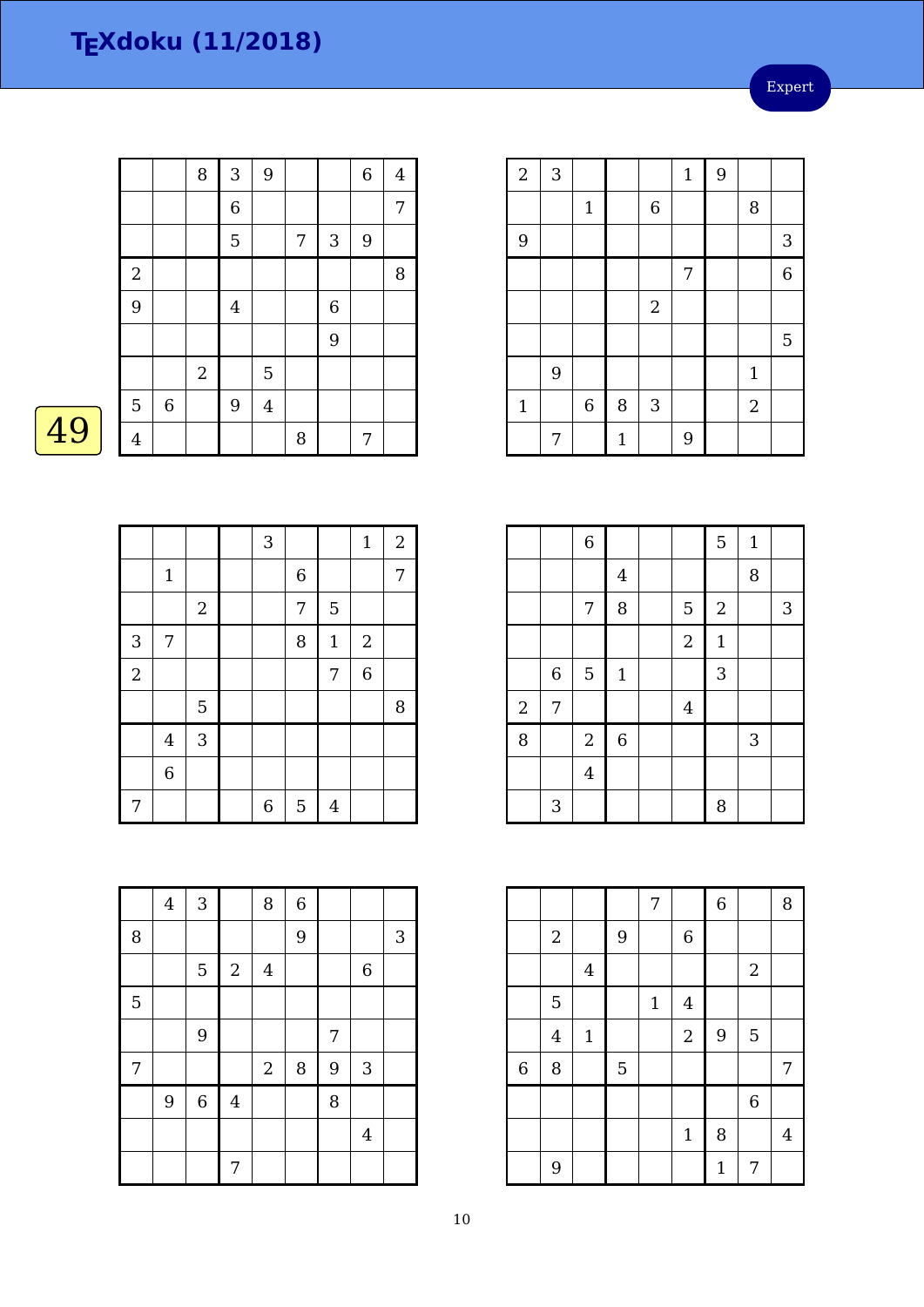Expert

| 8<br>$\sqrt{3}$<br>9<br>$\,6\,$<br>$\overline{4}$<br>$\boldsymbol{6}$<br>7<br>5<br>3<br>9<br>7<br>$\sqrt{2}$<br>8<br>9<br>$\,6\,$<br>$\overline{4}$ |  |
|-----------------------------------------------------------------------------------------------------------------------------------------------------|--|
|                                                                                                                                                     |  |
|                                                                                                                                                     |  |
|                                                                                                                                                     |  |
|                                                                                                                                                     |  |
|                                                                                                                                                     |  |
| 9                                                                                                                                                   |  |
| $\overline{2}$<br>5                                                                                                                                 |  |
| 9<br>5<br>$\,$ 6 $\,$<br>$\overline{4}$                                                                                                             |  |
| $\overline{4}$<br>8<br>7                                                                                                                            |  |

# $\overline{55}$

|                |                |       | 3                |                |                | $\mathbf 1$    | $\boldsymbol{2}$ |
|----------------|----------------|-------|------------------|----------------|----------------|----------------|------------------|
|                | $1\,$          |       |                  | $\overline{6}$ |                |                | 7                |
|                |                | $\,2$ |                  | $\overline{7}$ | 5              |                |                  |
| 3              | 7              |       |                  | 8              | $\mathbf{1}$   | $\sqrt{2}$     |                  |
| $\overline{2}$ |                |       |                  |                | 7              | $\overline{6}$ |                  |
|                |                | 5     |                  |                |                |                | 8                |
|                | $\overline{4}$ | 3     |                  |                |                |                |                  |
|                | $\overline{6}$ |       |                  |                |                |                |                  |
| 7              |                |       | $\boldsymbol{6}$ | 5              | $\overline{4}$ |                |                  |

|   | $\overline{\mathbf{4}}$ | 3              |            | 8          | $\,$ 6 $\,$ |   |                           |   |
|---|-------------------------|----------------|------------|------------|-------------|---|---------------------------|---|
| 8 |                         |                |            |            | 9           |   |                           | 3 |
|   |                         | 5              | $\sqrt{2}$ | $\bf 4$    |             |   | 6                         |   |
| 5 |                         |                |            |            |             |   |                           |   |
|   |                         | $\overline{9}$ |            |            |             | 7 |                           |   |
| 7 |                         |                |            | $\sqrt{2}$ | $\, 8$      | 9 | $\ensuremath{\mathsf{3}}$ |   |
|   | 9                       | $\,6$          | $\bf 4$    |            |             | 8 |                           |   |
|   |                         |                |            |            |             |   | $\overline{4}$            |   |
|   |                         |                | 7          |            |             |   |                           |   |

| $\sqrt{2}$   | 3 |              |       |             | $\mathbf{1}$ | 9 |                |                |
|--------------|---|--------------|-------|-------------|--------------|---|----------------|----------------|
|              |   | $\mathbf{1}$ |       | $\,$ 6 $\,$ |              |   | 8              |                |
| 9            |   |              |       |             |              |   |                | 3              |
|              |   |              |       |             | 7            |   |                | $\overline{6}$ |
|              |   |              |       | $\sqrt{2}$  |              |   |                |                |
|              |   |              |       |             |              |   |                | 5              |
|              | 9 |              |       |             |              |   | $\mathbf{1}$   |                |
| $\mathbf{1}$ |   | $\,6$        | 8     | $\sqrt{3}$  |              |   | $\overline{2}$ |                |
|              | 7 |              | $1\,$ |             | 9            |   |                |                |

|                |   | $\,$ 6 $\,$    |              |                | 5           | $\mathbf{1}$ |                |
|----------------|---|----------------|--------------|----------------|-------------|--------------|----------------|
|                |   |                | $\bf 4$      |                |             | 8            |                |
|                |   | 7              | 8            | 5              | $\sqrt{2}$  |              | $\mathfrak{Z}$ |
|                |   |                |              | $\overline{2}$ | $\mathbf 1$ |              |                |
|                | 6 | $\overline{5}$ | $\mathbf{1}$ |                | 3           |              |                |
| $\overline{c}$ | 7 |                |              | $\overline{4}$ |             |              |                |
| 8              |   | $\sqrt{2}$     | $\,$ 6 $\,$  |                |             | 3            |                |
|                |   | $\overline{4}$ |              |                |             |              |                |
|                | 3 |                |              |                | 8           |              |                |

|                |                |         |                | 7            |                | $\overline{6}$ |                | 8              |
|----------------|----------------|---------|----------------|--------------|----------------|----------------|----------------|----------------|
|                | $\overline{2}$ |         | 9              |              | $\,$ 6 $\,$    |                |                |                |
|                |                | $\bf 4$ |                |              |                |                | $\sqrt{2}$     |                |
|                | 5              |         |                | $\mathbf{1}$ | $\overline{4}$ |                |                |                |
|                | $\overline{4}$ | $1\,$   |                |              | $\sqrt{2}$     | 9              | 5              |                |
| $\overline{6}$ | 8              |         | $\overline{5}$ |              |                |                |                | 7              |
|                |                |         |                |              |                |                | $\overline{6}$ |                |
|                |                |         |                |              | $\mathbf{1}$   | 8              |                | $\overline{4}$ |
|                | 9              |         |                |              |                | $\mathbf{1}$   | 7              |                |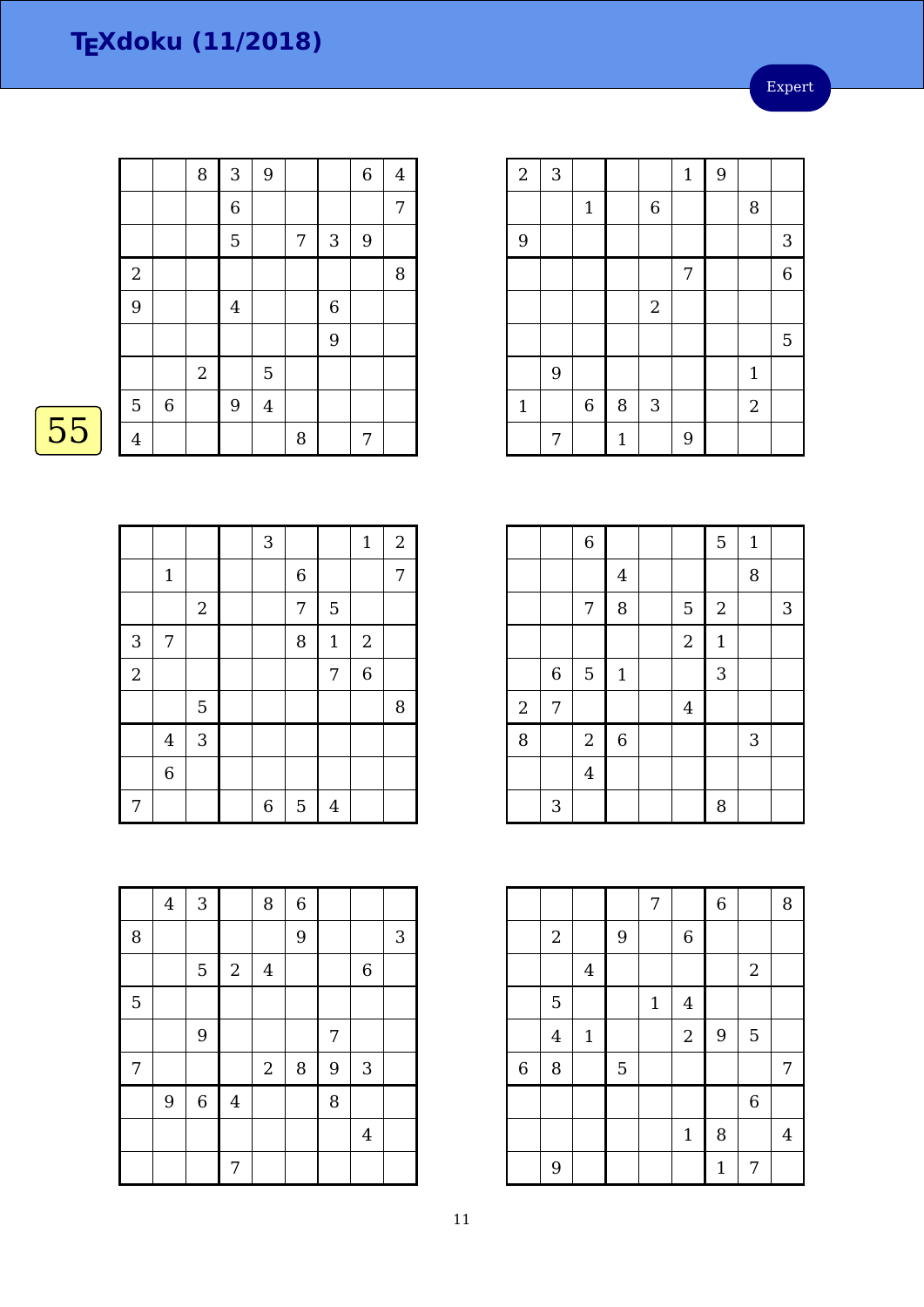| 6 | 5            | 3 | 1 | 7 | 9              | $\overline{\mathbf{c}}$ | 8 | $\overline{4}$ |
|---|--------------|---|---|---|----------------|-------------------------|---|----------------|
| 4 | 7            | 2 | 6 | 3 | 8              | 9                       | 5 | 1              |
| 8 | 9            | 1 | 5 | 4 | $\overline{c}$ | 7                       | 3 | 6              |
| 2 | 3            | 9 | 8 | 1 | 7              | 6                       | 4 | 5              |
| 5 | 6            | 8 | 9 | 2 | 4              | 3                       | 1 | 7              |
| 7 | $\mathbf{1}$ | 4 | 3 | 6 | 5              | 8                       | 9 | 2              |
| 9 | 2            | 6 | 4 | 5 | 3              | 1                       | 7 | 8              |
| 1 | 8            | 5 | 7 | 9 | 6              | 4                       | 2 | 3              |
| 3 | 4            |   | 2 | 8 | 1              | 5                       | 6 | 9              |

| 8 | 3 |   | 4 | 2 | 6 | 5              | 9 | 1 |
|---|---|---|---|---|---|----------------|---|---|
| 1 | 4 | 5 | 8 | 9 | 7 | $\overline{c}$ | 3 | 6 |
| 9 | 2 | 6 | 3 | 1 | 5 | 7              | 8 | 4 |
| 3 | 8 | 4 | 6 | 5 | 2 | 1              | 7 | 9 |
| 6 | 5 | 1 | 7 | 4 | 9 | 8              | 2 | 3 |
| 7 | 9 | 2 | 1 | 3 | 8 | 6              | 4 | 5 |
| 2 | 6 | 3 | 9 | 8 | 1 | 4              | 5 | 7 |
| 4 | 7 | 8 | 5 | 6 | 3 | 9              | 1 | 2 |
| 5 | 1 | 9 | 2 | 7 | 4 | 3              | 6 | 8 |

| 5              | 2 | 1              | 4              | 9 | 7              | 8              | 3              | 6 |
|----------------|---|----------------|----------------|---|----------------|----------------|----------------|---|
| 9              | 3 | 4              | 8              | 6 | 1              | 5              | 7              | 2 |
| 8              | 7 | 6              | $\overline{c}$ | 3 | 5              | 9              | 4              | 1 |
| 1              | 5 | 3              | 6              | 8 | 4              | 7              | $\overline{c}$ | 9 |
| 4              | 8 | $\overline{c}$ | 3              | 7 | 9              | $\mathbf{1}$   | 6              | 5 |
| 6              | 9 | 7              | 5              | 1 | $\overline{c}$ | 4              | 8              | 3 |
| $\overline{c}$ | 1 | 8              | 9              | 4 | 6              | 3              | 5              | 7 |
| 3              | 6 | 9              | 7              | 5 | 8              | $\overline{c}$ | 1              | 4 |
| 7              | 4 | 5              | 1              | 2 | 3              | 6              | 9              | 8 |

| 9 | 7 | 8 | 3 | 4 | 1 | 6 | 2 | 5              |
|---|---|---|---|---|---|---|---|----------------|
| 3 | 1 | 4 | 5 | 2 | 6 | 8 | 9 | 7              |
| 6 | 5 | 2 | 9 | 8 | 7 | 4 | 1 | 3              |
| 4 | 2 | 9 | 8 | 5 | 3 | 1 | 7 | 6              |
| 7 | 8 | 5 | 1 | 6 | 2 | 9 | 3 | 4              |
| 1 | 3 | 6 | 4 | 7 | 9 | 2 | 5 | 8              |
| 2 | 4 | 7 | 6 | 9 | 5 | 3 | 8 | 1              |
| 8 | 9 | 3 | 7 | 1 | 4 | 5 | 6 | $\overline{2}$ |
| 5 | 6 | 1 | 2 | 3 | 8 | 7 | 4 | 9              |

| 1 | 9 | 7 | 2 | 8              | 6 | 4 | 3 | 5 |
|---|---|---|---|----------------|---|---|---|---|
| 8 | 2 | З | 7 | 4              | 5 | 9 | 1 | 6 |
| 5 | 4 | 6 | 9 | 3              | 1 | 7 | 8 | 2 |
|   | 6 | 5 | 1 | $\overline{c}$ | 9 | 3 | 4 | 8 |
| 9 | 8 | 4 | 5 | 6              | 3 | 1 | 2 | 7 |
| 3 | 1 | 2 | 8 | 7              | 4 | 5 | 6 | 9 |
| 2 | З | 9 | 4 | 5              | 8 | 6 | 7 | 1 |
| 4 | 5 | 8 | 6 | 1              | 7 | 2 | 9 | 3 |
| 6 |   | 1 | 3 | 9              | 2 | 8 | 5 | 4 |

| 8<br>3<br>$\overline{c}$<br>9<br>6<br>5<br>7<br>4<br>6<br>5<br>8<br>9<br>1<br>2<br>7<br>4<br>7<br>3<br>1<br>6<br>5<br>2<br>9<br>4<br>3<br>$\overline{c}$<br>8<br>6<br>9<br>5<br>1<br>4 |   |   |   |   |   |   |   |   |                |
|----------------------------------------------------------------------------------------------------------------------------------------------------------------------------------------|---|---|---|---|---|---|---|---|----------------|
|                                                                                                                                                                                        |   |   |   |   |   |   |   |   | 1              |
|                                                                                                                                                                                        |   |   |   |   |   |   |   |   | 3              |
|                                                                                                                                                                                        |   |   |   |   |   |   |   |   | 8              |
|                                                                                                                                                                                        |   |   |   |   |   |   |   |   | 7              |
|                                                                                                                                                                                        | 2 | 3 | 1 | 9 | 7 | 8 | 5 | 4 | 6              |
| 9<br>3<br>8<br>7<br>1<br>5<br>6<br>4                                                                                                                                                   |   |   |   |   |   |   |   |   | $\overline{2}$ |
| 5<br>3<br>8<br>9<br>$\overline{2}$<br>6<br>7<br>1                                                                                                                                      |   |   |   |   |   |   |   |   | 4              |
| 2<br>3<br>5<br>6<br>1<br>8<br>7<br>4                                                                                                                                                   |   |   |   |   |   |   |   |   | 9              |
| 3<br>2<br>9<br>8<br>6<br>1<br>7<br>4                                                                                                                                                   |   |   |   |   |   |   |   |   | 5              |

| 4 | 3 | 2 | 1 | 5              |   | 9 | 6                       | 8 |
|---|---|---|---|----------------|---|---|-------------------------|---|
|   | 5 | 8 | 4 | 9              | 6 | 3 | 1                       | 2 |
| 9 | 6 | 1 | 3 | 8              | 2 | 5 | 4                       | 7 |
| 8 | 1 | 3 | 5 | 7              | 4 | 6 | $\overline{\mathbf{c}}$ | 9 |
| 6 | 2 | 7 | 8 | 1              | 9 | 4 | 3                       | 5 |
| 5 | 9 | 4 | 6 | $\overline{2}$ | 3 | 7 | 8                       | 1 |
| 1 | 4 | 5 | 7 | 3              | 8 | 2 | 9                       | 6 |
| 2 | 7 | 6 | 9 | 4              | 1 | 8 | 5                       | 3 |
| З | 8 | 9 | 2 | 6              | 5 | 1 | 7                       | 4 |

| 6 | 5 | 8 | 7              | 3 | 1 | 2 | 4 | 9 |
|---|---|---|----------------|---|---|---|---|---|
| 2 | 1 | 4 | 6              | 9 | 8 | 5 | 3 | 7 |
| З | 9 | 7 | 4              | 2 | 5 | 6 | 8 | 1 |
| 7 | 8 | 6 | 9              | 4 | 2 | 1 | 5 | 3 |
| 4 | 3 | 9 | 5              | 1 | 6 | 8 | 7 | 2 |
| 5 | 2 | 1 | 3              | 8 | 7 | 4 | 9 | 6 |
| 1 | 7 | 2 | 8              | 5 | 9 | 3 | 6 | 4 |
| 9 | 4 | 5 | 1              | 6 | З | 7 | 2 | 8 |
| 8 | 6 | 3 | $\overline{2}$ | 7 | 4 | 9 |   | 5 |

| 9              | 4 | 5 | 8 | 2 | 6              | 3 | 1              | 7 |
|----------------|---|---|---|---|----------------|---|----------------|---|
| 1              | 2 | 3 | 4 | 5 | 7              | 6 | 8              | 9 |
| 6              | 7 | 8 | 3 | 9 | $\mathbf 1$    | 2 | 4              | 5 |
| 5              | 3 | 7 | 9 | 6 | 4              | 1 | $\overline{2}$ | 8 |
| 8              | 9 | 6 | 5 | 1 | $\overline{2}$ | 4 | 7              | 3 |
| 4              | 1 | 2 | 7 | 8 | 3              | 9 | 5              | 6 |
| 7              | 6 | 9 | 1 | 4 | 5              | 8 | 3              | 2 |
| $\overline{c}$ | 5 | 1 | 6 | 3 | 8              | 7 | 9              | 4 |
| 3              | 8 | 4 | 2 | 7 | 9              | 5 | 6              | 1 |

| 8 | 4 | 5 | 9 | 6              | 1 | 2 | 7 | З              |
|---|---|---|---|----------------|---|---|---|----------------|
| 6 | 3 | 9 | 4 | 7              | 2 | 5 | 1 | 8              |
| 2 | 1 | 7 | 8 | 3              | 5 | 9 | 4 | 6              |
| 9 | 2 | 6 | З | 4              | 8 | 7 | 5 | 1              |
| 1 | 7 | 8 | 2 | 5              | 9 | 6 | 3 | 4              |
| 4 | 5 | 3 | 6 | 1              | 7 | 8 | 9 | $\overline{c}$ |
| 7 | 6 | 4 | 5 | 8              | З | 1 | 2 | 9              |
| 5 | 8 | 2 | 1 | 9              | 4 | 3 | 6 | 7              |
| 3 | 9 | 1 | 7 | $\overline{c}$ | 6 | 4 | 8 | 5              |

| 8 | 7 | 2 | 9 | 6 | 4 | 5              | 1 | З |
|---|---|---|---|---|---|----------------|---|---|
| 1 | 4 | 6 | З | 5 | 7 | 9              | 8 | 2 |
| 5 | 9 | З | 8 | 1 | 2 | 6              | 4 | 7 |
| 6 | 5 | 9 | 2 | 4 | 1 | З              | 7 | 8 |
| 3 | 1 | 7 | 5 | 9 | 8 | 4              | 2 | 6 |
| 2 | 8 | 4 | 6 | 7 | З | 1              | 9 | 5 |
| 4 | 3 | 1 | 7 | 8 | 6 | $\overline{c}$ | 5 | 9 |
| 7 | 2 | 5 | 1 | З | 9 | 8              | 6 | 4 |
| 9 | 6 | 8 | 4 | 2 | 5 |                | 3 | 1 |

| 1 | $\overline{c}$ | 7 | 6 | 9              | 5 | 8 | 4 | 3 |
|---|----------------|---|---|----------------|---|---|---|---|
| 4 | 8              | 5 | 1 | 3              | 2 | 7 | 9 | 6 |
| 6 | 9              | 3 | 8 | 7              | 4 | 2 | 5 | 1 |
| 3 | 1              | 9 | 4 | 8              | 7 | 5 | 6 | 2 |
| 7 | 5              | 4 | 2 | 6              | 1 | 3 | 8 | 9 |
| 2 | 6              | 8 | 9 | 5              | 3 | 1 | 7 | 4 |
| 5 | 4              | 6 | 3 | $\overline{c}$ | 8 | 9 | 1 | 7 |
| 9 | 7              | 2 | 5 | 1              | 6 | 4 | 3 | 8 |
| 8 | З              | 1 | 7 | 4              | 9 | 6 | 2 | 5 |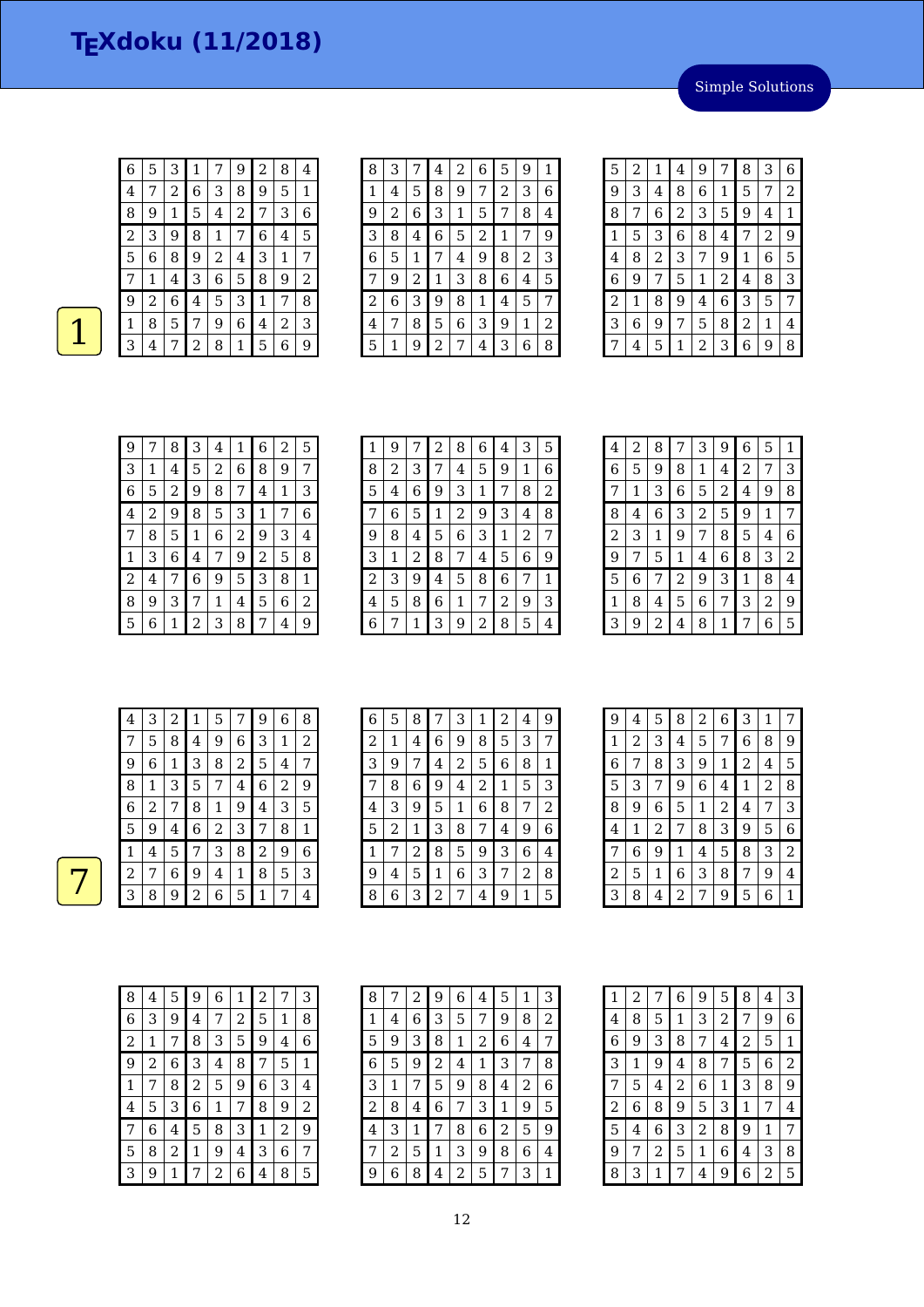Easy Solutions

| 4 | 9 | $\overline{2}$ | 5     | 7              | 1 | 6 | 8 | З |
|---|---|----------------|-------|----------------|---|---|---|---|
|   | 3 | 8              | 9     | $\overline{a}$ | 6 | 5 | 1 | 4 |
| 5 | 6 | 1              | 4     | 8              | 3 | 2 | 9 | 7 |
| 1 | 5 | 7              | 6     | 3              | 4 | 9 | 2 | 8 |
| 2 | 4 | 3              | 8     | 9              | 5 | 7 | 6 | 1 |
| 6 | 8 | 9              | 2     | 1              | 7 | 4 | 3 | 5 |
| 8 | 7 | 6              | $1\,$ | 4              | 9 | 3 | 5 | 2 |
| 9 | 1 | 4              | 3     | 5              | 2 | 8 | 7 | 6 |
| З | 2 | 5              | 7     | 6              | 8 | 1 | 4 | 9 |

| 5 | 1 | 4 | З | 2 | 8 | 7 | 6 | 9 |
|---|---|---|---|---|---|---|---|---|
| 2 | 9 | 8 | 7 | 1 | 6 | 4 | 3 | 5 |
| 6 | 3 |   | 4 | 9 | 5 | 1 | 8 | 2 |
| 9 | 4 | 6 | 1 | 5 | 3 | 2 | 7 | 8 |
| 1 | 7 | 5 | 2 | 8 | 4 | 3 | 9 | 6 |
| 8 | 2 | 3 | 9 | 6 | 7 | 5 | 4 | 1 |
| 7 | 8 | 2 | 6 | 3 | 1 | 9 | 5 | 4 |
| 3 | 5 | 9 | 8 | 4 | 2 | 6 | 1 | 7 |
| 4 | 6 | 1 | 5 | 7 | 9 | 8 | 2 | З |

| 5 | 3 | 8 | 1 | $\overline{c}$ | 4              | 6 | 7 | 9 |
|---|---|---|---|----------------|----------------|---|---|---|
| 9 | 2 | 6 | 3 | 7              | 8              | 4 | 5 | 1 |
| 7 | 4 | 1 | 9 | 6              | 5              | 3 | 8 | 2 |
| 8 | 6 | 2 | 4 | $\mathbf 1$    | 9              | 7 | 3 | 5 |
| 4 | 1 | 9 | 7 | 5              | 3              | 8 | 2 | 6 |
| 3 | 5 | 7 | 2 | 8              | 6              | 9 | 1 | 4 |
| 1 | 8 | З | 6 | 9              | $\overline{c}$ | 5 | 4 | 7 |
| 2 | 9 | 4 | 5 | 3              | 7              | 1 | 6 | 8 |
| 6 | 7 | 5 | 8 | 4              | 1              | 2 | 9 | 3 |

| 8              | 7 | 4 | 9 | 5 | 1              | 3 | 2 | 6 |
|----------------|---|---|---|---|----------------|---|---|---|
| 1              | 2 | 9 | 7 | 6 | 3              | 8 | 5 | 4 |
| 6              | 5 | 3 | 4 | 8 | $\overline{c}$ | 1 | 9 | 7 |
| 3              | 4 | 7 | 2 | 9 | 8              | 5 | 6 | 1 |
| 9              | 8 | 6 | 3 | 1 | 5              | 7 | 4 | 2 |
| $\overline{2}$ | 1 | 5 | 6 | 7 | 4              | 9 | 3 | 8 |
| 7              | 3 | 2 | 8 | 4 | 9              | 6 | 1 | 5 |
| 5              | 9 | 8 | 1 | 2 | 6              | 4 | 7 | 3 |
| 4              | 6 | 1 | 5 | 3 | 7              | 2 | 8 | 9 |

| 6 | 9 | 4 | 2 | 8 | 3 | 5 |   | 1 |
|---|---|---|---|---|---|---|---|---|
| 2 | 5 | 7 | 4 | 9 | 1 | 8 | 3 | 6 |
| 3 | 8 | 1 | 5 | 7 | 6 | 9 | 4 | 2 |
| 1 | 4 | 5 | 8 | 2 | 7 | 3 | 6 | 9 |
| 7 | 2 | 6 | 9 | 3 | 5 | 4 | 1 | 8 |
| 8 | 3 | 9 | 6 | 1 | 4 | 7 | 2 | 5 |
| 9 | 1 | З | 7 | 6 | 8 | 2 | 5 | 4 |
| 4 | 7 | 2 | 1 | 5 | 9 | 6 | 8 | З |
| 5 | 6 | 8 | 3 | 4 | 2 | 1 | 9 | 7 |

| 8            | 4              | 3 | $\overline{\mathbf{c}}$ | 5 | 9              | 1 | 6 | 7            |
|--------------|----------------|---|-------------------------|---|----------------|---|---|--------------|
| 5            | 1              | 2 | 4                       | 6 | 7              | 9 | 8 | 3            |
| 7            | 9              | 6 | 8                       | 1 | 3              | 4 | 5 | 2            |
| 4            | $\overline{c}$ | 5 | 3                       | 9 | 1              | 6 | 7 | 8            |
| 9            | 3              | 7 | 6                       | 8 | 4              | 5 | 2 | $\mathbf{1}$ |
| $\mathbf{1}$ | 6              | 8 | 5                       | 7 | $\overline{c}$ | 3 | 4 | 9            |
| 2            | 8              | 9 | 1                       | 4 | 5              | 7 | 3 | 6            |
| 3            | 5              | 1 | 7                       | 2 | 6              | 8 | 9 | 4            |
| 6            | 7              | 4 | 9                       | 3 | 8              | 2 | 1 | 5            |

| З |   |   | 5 | 8 | 9 | 6 | 4              | 2 |
|---|---|---|---|---|---|---|----------------|---|
| 9 | 5 | 8 | 6 | 4 | 2 | 1 | 7              | 3 |
| 6 | 2 | 4 | 1 | З | 7 | 9 | 8              | 5 |
| 4 | 6 | 7 | 2 | 5 | 3 | 8 | 1              | 9 |
| 1 | 9 | 2 | 8 | 7 | 6 | 5 | 3              | 4 |
| 8 | З | 5 | 4 | 9 | 1 | 7 | $\overline{2}$ | 6 |
| 2 | 8 | 6 | 3 | 1 | 5 | 4 | 9              | 7 |
| 5 | 1 | 9 | 7 | 2 | 4 | 3 | 6              | 8 |
|   | 4 | 3 | 9 | 6 | 8 | 2 | 5              | 1 |

| 5 | 7 | 9 | 6              | 8 | 1              | 3 | 4 | 2 |
|---|---|---|----------------|---|----------------|---|---|---|
| 6 | 4 | 2 | 3              | 5 | 9              | 1 | 8 | 7 |
| 1 | 8 | 3 | 7              | 4 | $\overline{c}$ | 5 | 6 | 9 |
| 9 | 6 | 5 | 1              | 2 | 8              | 4 | 7 | 3 |
| 3 | 2 | 8 | 4              | 9 | 7              | 6 | 1 | 5 |
|   | 1 | 4 | 5              | 6 | 3              | 2 | 9 | 8 |
| 8 | 9 | 1 | $\overline{c}$ | 3 | 6              | 7 | 5 | 4 |
| 2 | 5 | 6 | 8              | 7 | 4              | 9 | 3 | 1 |
| 4 | 3 |   | 9              | 1 | 5              | 8 | 2 | 6 |

| 2 | 9 | 8 | 5              | 3              | 1 | 7 | 4 | 6 |
|---|---|---|----------------|----------------|---|---|---|---|
| 1 | 3 | 6 | 4              | 7              | 8 | 2 | 5 | 9 |
| 5 | 7 | 4 | $\overline{c}$ | 6              | 9 | 1 | 3 | 8 |
| 6 | 2 | 7 | 3              | 4              | 5 | 8 | 9 | 1 |
| 8 | 4 | 1 | 9              | $\overline{2}$ | 7 | 3 | 6 | 5 |
| 3 | 5 | 9 | 1              | 8              | 6 | 4 | 2 | 7 |
| 7 | 6 | 2 | 8              | 9              | 3 | 5 | 1 | 4 |
| 9 | 1 | З | 7              | 5              | 4 | 6 | 8 | 2 |
| 4 | 8 | 5 | 6              | 1              | 2 | 9 | 7 | 3 |

| 6 | 4 | 1 | 2                       | 5              | 9 | З | 7 | 8 |
|---|---|---|-------------------------|----------------|---|---|---|---|
| 9 | 5 | 7 | З                       | 8              | 6 | 4 | 1 | 2 |
| 2 | 3 | 8 | 7                       | 1              | 4 | 6 | 9 | 5 |
| 1 | 7 | 9 | 5                       | 6              | 2 | 8 | 4 | З |
| 4 | 6 | 5 | 8                       | З              | 7 | 1 | 2 | 9 |
| 8 | 2 | З | $\overline{\mathbf{4}}$ | 9              | 1 | 7 | 5 | 6 |
| 3 | 9 | 6 | 1                       | $\bf 4$        | 5 | 2 | 8 | 7 |
| 5 | 1 | 2 | 6                       | 7              | 8 | 9 | З | 4 |
|   | 8 | 4 | 9                       | $\overline{c}$ | 3 | 5 | 6 | 1 |

| 4              | 8 | 3 | 2 | 1 | 6              |                | 9 | 5 |
|----------------|---|---|---|---|----------------|----------------|---|---|
| 6              | 7 | 9 | 5 | 8 | 3              | 4              | 2 | 1 |
| $\overline{c}$ | 5 | 1 | 7 | 9 | 4              | 8              | 6 | З |
| 1              | 2 | 6 | 9 | 3 | 8              | 5              | 7 | 4 |
| 9              | 4 | 7 | 1 | 6 | 5              | 3              | 8 | 2 |
| 8              | 3 | 5 | 4 | 2 | 7              | 9              | 1 | 6 |
| 5              | 1 | 2 | 3 | 7 | 9              | 6              | 4 | 8 |
| 3              | 9 | 8 | 6 | 4 | $\overline{c}$ | 1              | 5 | 7 |
|                | 6 | 4 | 8 | 5 | 1              | $\overline{c}$ | З | 9 |

| 1              | 7 | 6 | 3              | 8            | 4 | 5 | $\overline{c}$ | 9 |
|----------------|---|---|----------------|--------------|---|---|----------------|---|
| 3              | 4 | 8 | 5              | 2            | 9 | 6 | 1              | 7 |
| $\overline{c}$ | 9 | 5 | 6              | $\mathbf{1}$ | 7 | 4 | 3              | 8 |
| 5              | 1 | 7 | $\overline{a}$ | 4            | 8 | 3 | 9              | 6 |
| 8              | 6 | 2 | 9              | 5            | 3 | 1 | 7              | 4 |
| 9              | 3 | 4 | 7              | 6            | 1 | 8 | 5              | 2 |
| 4              | 8 | 9 | 1              | 3            | 2 | 7 | 6              | 5 |
| 6              | 2 | 3 | 4              | 7            | 5 | 9 | 8              | 1 |
| 7              | 5 | 1 | 8              | 9            | 6 | 2 | 4              | 3 |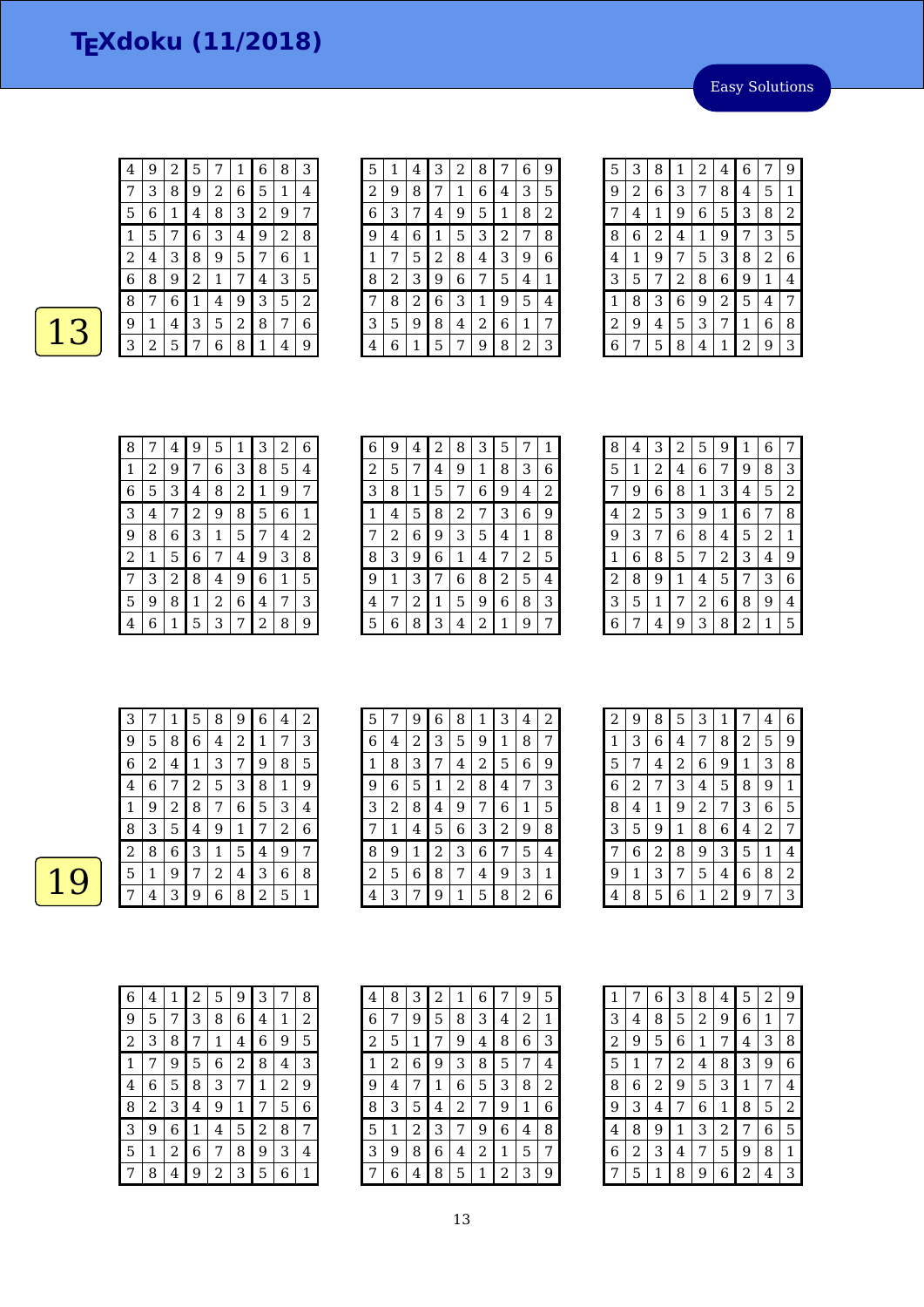Intermediate Solutions

|                | З | 8 | 2 | 1 | 5 | 9 | 4 | 6 |
|----------------|---|---|---|---|---|---|---|---|
| 6              | 2 | 4 | 9 | 8 | 7 | 1 | 3 | 5 |
| 1              | 9 | 5 | 3 | 6 | 4 | 8 | 2 | 7 |
| $\overline{4}$ | 7 | 1 | 5 | 2 | 6 | 3 | 9 | 8 |
| 9              | 6 | 2 | 7 | 3 | 8 | 4 | 5 | 1 |
| 8              | 5 | 3 | 4 | 9 | 1 | 6 | 7 | 2 |
| 3              | 1 | 7 | 8 | 4 | 2 | 5 | 6 | 9 |
| 2              | 8 | 9 | 6 | 5 | 3 | 7 | 1 | 4 |
| 5              | 4 | 6 | 1 | 7 | 9 | 2 | 8 | 3 |

| 6              | 5 | 1 | 2 | 3 | 9 | 7            | 4 | 8 |
|----------------|---|---|---|---|---|--------------|---|---|
| $\overline{2}$ | 8 | 3 | 7 | 1 | 4 | 6            | 9 | 5 |
| 4              | 7 | 9 | 5 | 8 | 6 | 2            | 1 | 3 |
| 1              | 2 | 4 | 8 | 9 | 7 | 3            | 5 | 6 |
| 3              | 9 | 7 | 1 | 6 | 5 | 4            | 8 | 2 |
| 8              | 6 | 5 | 3 | 4 | 2 | 9            | 7 | 1 |
| 7              | 1 | 6 | 9 | 5 | 3 | 8            | 2 | 4 |
| 9              | 3 | 8 | 4 | 2 | 1 | 5            | 6 | 7 |
| 5              | 4 | 2 | 6 | 7 | 8 | $\mathbf{1}$ | 3 | 9 |

| 2 | 1 | 3              | 8              | 5              | 4 | 7 | 9              | 6 |
|---|---|----------------|----------------|----------------|---|---|----------------|---|
| 7 | 5 | 8              | 6              | 3              | 9 | 2 | 4              | 1 |
| 9 | 4 | 6              | $\overline{c}$ | 1              | 7 | 8 | 3              | 5 |
| 1 | 3 | 9              | 7              | 4              | 8 | 5 | 6              | 2 |
| 4 | 8 | 5              | 3              | $\overline{c}$ | 6 | 1 | 7              | 9 |
| 6 | 7 | $\overline{c}$ | 5              | 9              | 1 | 4 | 8              | З |
| 5 | 6 | 1              | 4              | 8              | З | 9 | $\overline{c}$ | 7 |
| 8 | 9 | 7              | 1              | 6              | 2 | 3 | 5              | 4 |
| 3 | 2 | 4              | 9              | 7              | 5 | 6 | 1              | 8 |

| 4 |   | 9 | 6 | 3 | 1 | 5 | 8 | 2 |
|---|---|---|---|---|---|---|---|---|
| 2 | 6 | З | 5 | 8 | 7 | 4 | 1 | 9 |
| 1 | 5 | 8 | 2 | 9 | 4 | 3 | 7 | 6 |
| 8 | 1 |   | 9 | 4 | 5 | 2 | 6 | 3 |
| 9 | 2 | 6 | 8 | 7 | 3 | 1 | 5 | 4 |
| З | 4 | 5 | 1 | 6 | 2 | 7 | 9 | 8 |
| 7 | 8 | 4 | 3 | 5 | 9 | 6 | 2 | 1 |
| 5 | 9 | 2 | 4 | 1 | 6 | 8 | 3 | 7 |
| 6 | З | 1 |   | 2 | 8 | 9 | 4 | 5 |

| 7 | 4 | 1 | 2 | 9 | 8 | 6 | 3 | 5 |
|---|---|---|---|---|---|---|---|---|
| 9 | 3 | 6 | 5 | 7 | 1 | 8 | 4 | 2 |
| 8 | 2 | 5 | 4 | 6 | 3 | 7 | 1 | 9 |
| 5 | 9 | З | 7 | 8 | 2 | 4 | 6 | 1 |
| 2 | 8 | 4 | 6 | 1 | 5 | 9 | 7 | 3 |
| 6 | 1 | 7 | 9 | 3 | 4 | 5 | 2 | 8 |
| 1 | 7 | 2 | 8 | 4 | 9 | 3 | 5 | 6 |
| 3 | 6 | 8 | 1 | 5 | 7 | 2 | 9 | 4 |
| 4 | 5 | 9 | 3 | 2 | 6 | 1 | 8 | 7 |

| 2 | 9 | 8 | $1\,$          | 3 | 7 | 5 | 4 | 6              |
|---|---|---|----------------|---|---|---|---|----------------|
| 1 | 3 | 4 | 6              | 5 | 2 | 9 | 7 | 8              |
| 6 | 5 | 7 | 4              | 9 | 8 | 3 | 2 | $\mathbf 1$    |
| 7 | 4 | 9 | 3              | 1 | 6 | 8 | 5 | $\overline{2}$ |
| 3 | 6 | 5 | 8              | 2 | 9 | 4 | 1 | 7              |
| 8 | 1 | 2 | 5              | 7 | 4 | 6 | З | 9              |
| 9 | 7 | 6 | $\overline{c}$ | 4 | 5 | 1 | 8 | 3              |
| 5 | 2 | 1 | 9              | 8 | 3 | 7 | 6 | 4              |
| 4 | 8 | З | 7              | 6 | 1 | 2 | 9 | 5              |

| 8 | 6 | 3 |   | 2 | 5 | 9 | 1 | 4 |
|---|---|---|---|---|---|---|---|---|
| 7 | 1 | 9 | 4 | 3 | 6 | 5 | 2 | 8 |
| 4 | 5 | 2 | 9 | 8 | 1 | 7 | 3 | 6 |
| 3 | 4 | 6 | 1 | 5 | 8 | 2 | 9 | 7 |
| 1 | 9 | 5 | 2 | 4 | 7 | 6 | 8 | 3 |
| 2 | 7 | 8 | 6 | 9 | 3 | 4 | 5 | 1 |
| 9 | 3 | 4 | 8 | 6 | 2 | 1 | 7 | 5 |
| 5 | 2 | 7 | 3 | 1 | 4 | 8 | 6 | 9 |
| 6 | 8 | 1 | 5 | 7 | 9 | 3 | 4 | 2 |

| 7 | 3 | $\mathbf{1}$ | 5              | 4 | 2 | 8 | 6 | 9 |
|---|---|--------------|----------------|---|---|---|---|---|
| 8 | 6 | 4            | 7              | 9 | 1 | 2 | 3 | 5 |
| 5 | 9 | 2            | 8              | 6 | 3 | 7 | 4 | 1 |
| 3 | 1 | 7            | $\overline{2}$ | 5 | 6 | 9 | 8 | 4 |
| 4 | 2 | 5            | 9              | 7 | 8 | 6 | 1 | 3 |
| 6 | 8 | 9            | $\mathbf 1$    | 3 | 4 | 5 | 2 | 7 |
| 9 | 4 | 8            | 6              | 1 | 7 | 3 | 5 | 2 |
| 1 | 7 | 6            | 3              | 2 | 5 | 4 | 9 | 8 |
| 2 | 5 | 3            | 4              | 8 | 9 |   |   | 6 |

|   | 6 | 8 | З | 1 | 5 | 9 | 4 | 2 |
|---|---|---|---|---|---|---|---|---|
| 9 | 3 | 5 | 6 | 2 | 4 | 7 | 1 | 8 |
| 1 | 4 | 2 | 9 | 8 | 7 | 3 | 5 | 6 |
| 4 | 7 | 1 | 2 | 9 | 3 | 6 | 8 | 5 |
| 6 | 5 | 3 | 8 | 4 | 1 | 2 | 7 | 9 |
| 8 | 2 | 9 | 5 | 7 | 6 | 1 | 3 | 4 |
| 5 | 9 | 7 | 4 | З | 2 | 8 | 6 | 1 |
| 2 | 1 | 4 | 7 | 6 | 8 | 5 | 9 | 3 |
| 3 | 8 | 6 | 1 | 5 | 9 | 4 | 2 | 7 |

| 5 | 2 | 9 | 4 | 3 | 7 | 6 | 8 | 1 |
|---|---|---|---|---|---|---|---|---|
| З | 4 | 8 | 1 | 6 | 2 | 7 | 5 | 9 |
| 6 | 7 | 1 | 9 | 5 | 8 | 2 | 3 | 4 |
| 4 | 8 | 6 | 3 | 2 | 9 | 1 | 7 | 5 |
| 2 | 3 | 5 | 6 | 7 | 1 | 9 | 4 | 8 |
|   | 9 | 7 | 8 | 4 | 5 | 3 | 2 | 6 |
| 8 | 5 | 2 | 7 | 1 | 6 | 4 | 9 | 3 |
| 7 | 1 | 3 | 5 | 9 | 4 | 8 | 6 | 2 |
| g | 6 | 4 | 2 | 8 | З | 5 | 1 | 7 |

|   | 2 | 8 | 3 | 6 | 9 | 5 | 4 | 1 |
|---|---|---|---|---|---|---|---|---|
| 4 | 5 | 6 | 8 | 1 | 7 | З | 2 | 9 |
| 9 | 3 | 1 | 4 | 2 | 5 | 8 | 7 | 6 |
| 5 | 8 | 9 | 6 | 7 | 4 | 2 | 1 | З |
| 6 | 7 | 4 | 2 | З | 1 | 9 | 5 | 8 |
| 2 | 1 | З | 5 | 9 | 8 | 4 | 6 | 7 |
| 1 | 6 | 5 | 9 | 4 | З | 7 | 8 | 2 |
| З | 4 | 7 | 1 | 8 | 2 | 6 | 9 | 5 |
| 8 | 9 | 2 |   | 5 | 6 | 1 | 3 | 4 |

| 8              | 7              | 9 | $\,$ 6 $\,$    | 3              | 4            | 1              | 2 | 5              |
|----------------|----------------|---|----------------|----------------|--------------|----------------|---|----------------|
| 4              | 6              | 5 | 1              | $\overline{c}$ | 7            | 9              | 8 | 3              |
| $\overline{c}$ | 1              | 3 | 5              | 9              | 8            | 7              | 6 | 4              |
| 5              | $\overline{c}$ | 1 | 4              | 7              | 9            | 8              | 3 | 6              |
| 7              | 3              | 8 | $\overline{c}$ | 5              | 6            | 4              | 9 | 1              |
| 6              | 9              | 4 | 3              | 8              | $\mathbf{1}$ | 5              | 7 | $\overline{c}$ |
| 1              | 4              | 7 | 8              | 6              | 3            | $\overline{2}$ | 5 | 9              |
| 9              | 5              | 6 | 7              | 1              | 2            | 3              | 4 | 8              |
| 3              | 8              | 2 | 9              | 4              | 5            | 6              | 1 | 7              |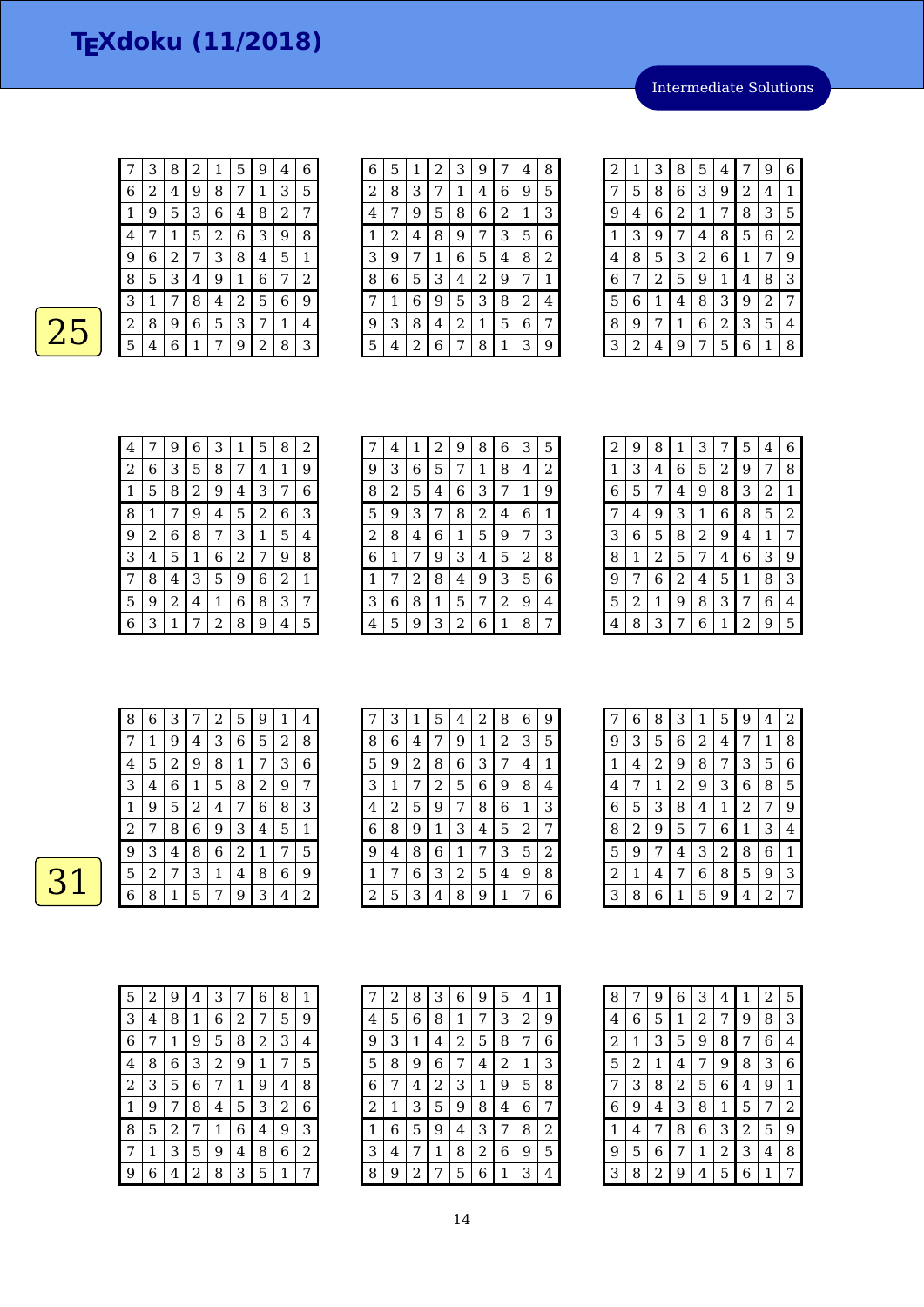Intermediate Solutions

| 8 | 3 | 9 | 4              | 5 | 7 | 6              | 1 | 2            |  |
|---|---|---|----------------|---|---|----------------|---|--------------|--|
| 1 | 5 | 4 | 9              | 2 | 6 | 3              | 8 | 7            |  |
| 7 | 6 | 2 | $\mathbf{1}$   | 3 | 8 | 5              | 9 | 4            |  |
| 3 | 9 | 1 | 8              | 4 | 5 | $\overline{c}$ | 7 | 6            |  |
| 2 | 4 | 6 | 3              | 7 | 9 | 1              | 5 | 8            |  |
| 5 | 8 | 7 | $\overline{c}$ | 6 | 1 | 4              | 3 | 9            |  |
| 9 | 2 | 8 | 6              | 1 | 3 | 7              | 4 | 5            |  |
| 6 | 7 | 3 | 5              | 9 | 4 | 8              | 2 | $\mathbf{1}$ |  |
| 4 | 1 | 5 | 7              | 8 | 2 | 9              | 6 | 3            |  |

|   | 9 | 4 | 3            | 8 | 5 | 6 | 1 | 2 |
|---|---|---|--------------|---|---|---|---|---|
| 1 | 5 | 8 |              | 6 | 2 | 9 | 3 | 4 |
| 3 | 6 | 2 | $\mathbf{1}$ | 4 | 9 | 5 | 8 | 7 |
| 6 | 3 | 5 | 2            | 9 | 7 | 8 | 4 | 1 |
| 2 | 8 | 9 | 4            | 5 | 1 | 3 | 7 | 6 |
| 4 | 1 | 7 | 8            | 3 | 6 | 2 | 9 | 5 |
| 9 | 4 | 6 | 5            | 7 | 8 | 1 | 2 | 3 |
| 8 | 2 | З | 6            | 1 | 4 | 7 | 5 | 9 |
| 5 | 7 | 1 | 9            | 2 | 3 | 4 | 6 | 8 |

| 8 | 7 | 3 | 2 | 6              | 4 | 5 | 9 | 1 |
|---|---|---|---|----------------|---|---|---|---|
| 2 | 4 | 5 | 1 | З              | 9 | 7 | 6 | 8 |
| 6 | 9 | 1 | 5 | 8              | 7 | 2 | 3 | 4 |
| 7 | 1 | 2 | 3 | 5              | 6 | 8 | 4 | 9 |
| 9 | 6 | 4 | 7 | 1              | 8 | 3 | 2 | 5 |
| 5 | 3 | 8 | 9 | 4              | 2 | 6 | 1 | 7 |
| 3 | 5 | 7 | 6 | 9              | 1 | 4 | 8 | 2 |
| 1 | 8 | 6 | 4 | $\overline{c}$ | 5 | 9 | 7 | 3 |
| 4 | 2 | 9 | 8 | 7              | 3 | 1 | 5 | 6 |

| 6 |   | 9 | 2           | 8 | 5 | 3 | 1                | 4 |
|---|---|---|-------------|---|---|---|------------------|---|
| 8 | 3 | 5 | $\mathbf 1$ | 9 | 4 | 2 | 7                | 6 |
| 4 | 2 | 1 | 7           | 3 | 6 | 5 | 8                | 9 |
| 2 | 6 | 7 | 5           | 4 | 9 | 8 | 3                | 1 |
| 1 | 9 | 8 | 6           | 7 | 3 | 4 | 2                | 5 |
| 3 | 5 | 4 | 8           | 2 | 1 | 9 | $\boldsymbol{6}$ | 7 |
| 5 | 1 | 3 | 9           | 6 | 8 | 7 | 4                | 2 |
|   | 4 | 6 | 3           | 5 | 2 | 1 | 9                | 8 |
| 9 | 8 | 2 | 4           | 1 | 7 | 6 | 5                | З |

| 5 | 9 |   | 8 | 3 | 6 | 1 | 2 | 4 |
|---|---|---|---|---|---|---|---|---|
| 6 | 1 | 4 | 7 | 2 | 5 | 9 | 8 | З |
| 3 | 2 | 8 | 9 | 4 | 1 | 7 | 5 | 6 |
| 9 | З | 5 | 4 | 1 | 8 | 2 | 6 | 7 |
| 1 | 7 | 6 | З | 9 | 2 | 8 | 4 | 5 |
| 4 | 8 | 2 | 6 | 5 | 7 | 3 | 9 | 1 |
| 7 | 4 | 9 | 5 | 8 | З | 6 | 1 | 2 |
| 8 | 6 | 1 | 2 | 7 | 4 | 5 | З | 9 |
| 2 | 5 | 3 | 1 | 6 | 9 | 4 | 7 | 8 |

|   | 2 | 9 | 4              | 3 | 1 | 5              | 8 | 6              |
|---|---|---|----------------|---|---|----------------|---|----------------|
| 4 | 5 | 1 | 6              | 2 | 8 | 7              | 3 | 9              |
| 3 | 8 | 6 | 9              | 7 | 5 | 4              | 2 | $\mathbf 1$    |
| 1 | 3 | 2 | 7              | 9 | 6 | 8              | 4 | 5              |
| 6 | 9 | 7 | 8              | 5 | 4 | $\overline{c}$ | 1 | 3              |
| 8 | 4 | 5 | 3              | 1 | 2 | 9              | 6 | 7              |
| 9 | 1 | 4 | $\overline{2}$ | 6 | 7 | 3              | 5 | 8              |
| 5 | 7 | 8 | 1              | 4 | 3 | 6              | 9 | $\overline{2}$ |
| 2 | 6 | 3 | 5              | 8 | 9 | 1              | 7 | 4              |

|  | З | 2            | 6              | 9              | 8 | 1              |   | 5 | 4                |
|--|---|--------------|----------------|----------------|---|----------------|---|---|------------------|
|  | 4 | 8            | 7              | 3              | 5 | 6              | 2 | 9 | 1                |
|  | 1 | 5            | 9              | $\overline{2}$ | 4 | 7              | З | 6 | 8                |
|  | 2 | 7            | 3              | 4              | 6 | 8              | 9 | 1 | 5                |
|  | 5 | 9            | 8              | 7              | 1 | 3              | 4 | 2 | 6                |
|  | 6 | $\mathbf{1}$ | $\overline{4}$ | 5              | 9 | $\overline{c}$ | 8 | 7 | 3                |
|  | 8 | 4            | 5              | 6              | 7 | 9              | 1 | 3 | $\boldsymbol{2}$ |
|  | 7 | 6            | 2              | $1\,$          | 3 | 4              | 5 | 8 | 9                |
|  | 9 | З            | 1              | 8              | 2 | 5              | 6 | 4 |                  |

| 2 | 5 | 8 | 4 | 9 | 7 | 3 | 6 | 1 |
|---|---|---|---|---|---|---|---|---|
| 6 | 4 | 1 | 5 | 2 | 3 | 7 | 8 | 9 |
| 7 | 3 | 9 | 1 | 6 | 8 | 5 | 2 | 4 |
| 3 | 6 | 7 | 8 | 4 | 5 | 1 | 9 | 2 |
| 9 | 1 | 4 | 2 | 3 | 6 | 8 | 5 | 7 |
| 5 | 8 | 2 | 7 | 1 | 9 | 4 | 3 | 6 |
| 4 | 7 | 3 | 9 | 5 | 2 | 6 | 1 | 8 |
| 8 | 9 | 5 | 6 | 7 | 1 | 2 | 4 | 3 |
| 1 | 2 | 6 | З | 8 | 4 | 9 | 7 | 5 |

| 5 | 2 | 1 | З              | 4              | 7              | 9              | 8              | 6              |
|---|---|---|----------------|----------------|----------------|----------------|----------------|----------------|
| 9 | 6 | 7 | 8              | 1              | 5              | 4              | $\overline{2}$ | 3              |
| 3 | 8 | 4 | 6              | 9              | $\overline{2}$ | 1              | 5              | 7              |
| 8 | 3 | 6 | 9              | $\overline{2}$ | 1              | 5              | 7              | 4              |
| 4 | 9 | 2 | 5              | 7              | 3              | 8              | 6              | 1              |
| 7 | 1 | 5 | 4              | 8              | 6              | $\overline{2}$ | 3              | 9              |
| 1 | 5 | 9 | 7              | 6              | 8              | 3              | 4              | $\overline{2}$ |
| 2 | 7 | 3 | 1              | 5              | 4              | 6              | 9              | 8              |
| 6 | 4 | 8 | $\overline{c}$ | 3              | 9              | 7              | 1              | 5              |

| 5 | 6 | 4 | 3 | 1 | 2 | 7 | 8 | 9 |
|---|---|---|---|---|---|---|---|---|
| 9 | 1 | 2 | 7 | 8 | 6 | 4 | 5 | З |
| 3 | 7 | 8 | 4 | 9 | 5 | 2 | 1 | 6 |
| 8 | 5 | 7 | 9 | 3 | 4 | 6 | 2 | 1 |
| 4 | 3 | 6 | 8 | 2 | 1 | 5 | 9 | 7 |
| 1 | 2 | 9 | 5 | 6 | 7 | 3 | 4 | 8 |
| 2 | 4 | 1 | 6 | 7 | 9 | 8 | 3 | 5 |
| 7 | 8 | 5 | 1 | 4 | 3 | 9 | 6 | 2 |
| 6 | 9 | 3 | 2 | 5 | 8 | 1 | 7 | 4 |

| 5 | 4              | 9 | 1              | $\overline{c}$ | 7              | 6 | 3 | 8 |
|---|----------------|---|----------------|----------------|----------------|---|---|---|
| 6 | 8              | 1 | 3              | 4              | 5              | 7 | 2 | 9 |
| 3 | $\overline{2}$ | 7 | 6              | 8              | 9              | 1 | 5 | 4 |
| 8 | 6              | 4 | $\overline{c}$ | 5              | 1              | 3 | 9 | 7 |
| 2 | 9              | 5 | 7              | 3              | 6              | 4 | 8 | 1 |
| 7 | 1              | 3 | 8              | 9              | 4              | 2 | 6 | 5 |
| 4 | 7              | 8 | 5              | 6              | $\overline{c}$ | 9 | 1 | 3 |
| 1 | 3              | 2 | 9              | 7              | 8              | 5 | 4 | 6 |
| 9 | 5              | 6 | 4              | 1              | З              | 8 | 7 | 2 |

| 6              | 8              | 2 | 3              | 5 | 7 | 1 | 9              | 4 |
|----------------|----------------|---|----------------|---|---|---|----------------|---|
| 4              | 7              | 9 | 1              | 8 | 2 | 5 | 3              | 6 |
| 3              | 1              | 5 | 9              | 6 | 4 | 8 | 7              | 2 |
| 9              | 3              | 4 | $\overline{c}$ | 7 | 1 | 6 | 5              | 8 |
| 1              | 6              | 8 | 5              | 4 | 3 | 9 | $\overline{2}$ | 7 |
| $\overline{c}$ | 5              | 7 | 6              | 9 | 8 | 3 | 4              | 1 |
| 8              | $\overline{2}$ | 3 | 4              | 1 | 9 | 7 | 6              | 5 |
| 5              | 4              | 1 | 7              | 3 | 6 | 2 | 8              | 9 |
| 7              | 9              | 6 | 8              | 2 | 5 | 4 | 1              | 3 |